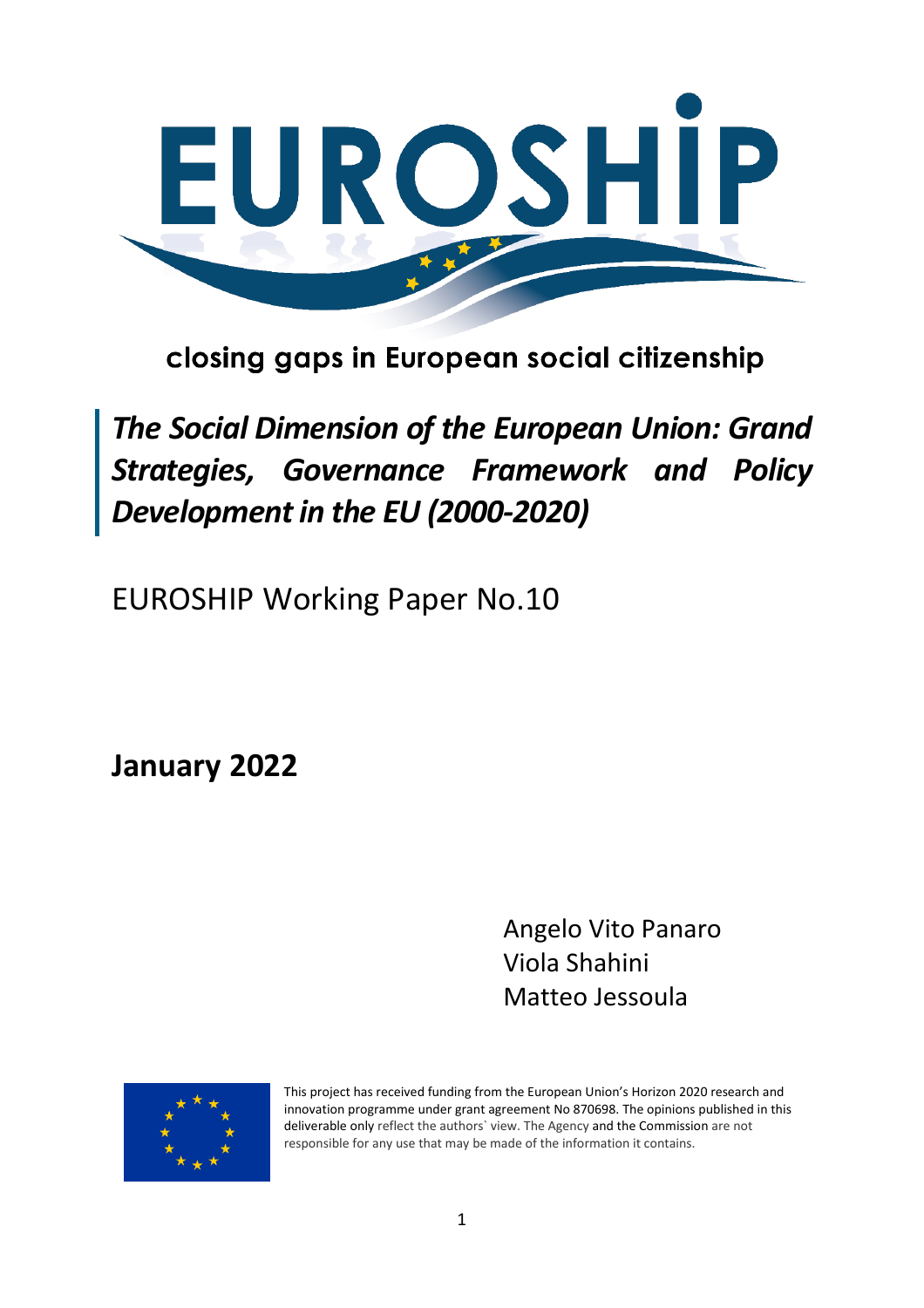EUROSHIP Working Papers are outputs from EUROSHIP project (euroship-research.eu). The series is edited by the project coordinator Professor Rune Halvorsen. The working papers in the series are intended to meet the European Commission's expected impact from the project:

- i) to advance the knowledge base that underpins the formulation and implementation of relevant policies in Europe with the aim of exercising the EU social rights as an integral part of EU citizenship and promoting upward convergence, and
- ii) to engage with relevant communities, stakeholders and practitioners in the research with a view to supporting social protection policies in Europe. Contributions to a dialogue about these results can be made through the project website euroship-research.eu, or by following us on Twitter: @EUROSHIP\_EU.

#### *To cite this report:*

Panaro, A, Shahini, V, Jessoula, M (2022) The Social Dimension of the European Union: Grand Strategies, Governance Framework and Policy Development in the EU (2000-2020). EUROSHIP Working Paper No. 10. Oslo: Oslo Metropolitan University. DOI: 10.6084/m9.figshare.18162761. Available at[: https://euroship](https://euroship-research.eu/publications)[research.eu/publications.](https://euroship-research.eu/publications)

#### © Copyright is held by the authors

The original version of this working paper was submitted to the European Commission's Research Executive Agency (REA) as EUROSHIP Deliverable 9.1 in December 2022.

#### **Authors**

Angelo [Vito Panaro,](mailto:angelo.panaro@unimi.it) University of Milan, Italy [Viola Shahini,](mailto:viola.shahini@unimi.it) University of Milan, Italy [Matteo Jessoula,](mailto:matteo.jessoula@unimi.it) University of Milan, Italy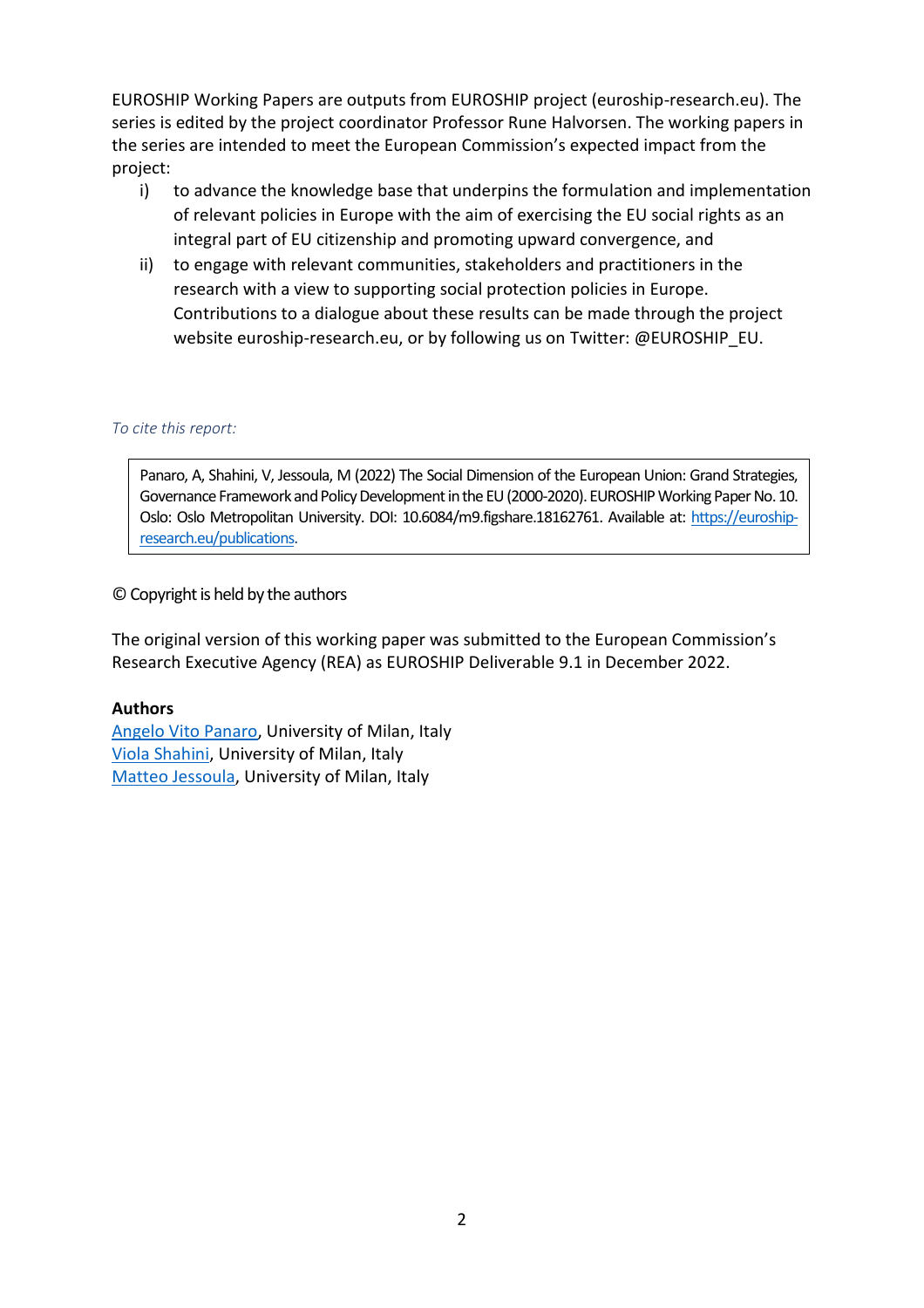# **Table of Contents**

| 5. From Lisbon II to Europe 2020: Changing the Social Toolkit in the Storm12                             |
|----------------------------------------------------------------------------------------------------------|
| 5.1. From neglect to "socialization": EU's social policy and the European Semester (2010-<br>2014)<br>14 |
|                                                                                                          |
|                                                                                                          |
|                                                                                                          |
|                                                                                                          |
|                                                                                                          |
| 7.2. The EU 2020 strategy: missed target(s) established comprehensive rights (better,                    |
| 7.3. The Semester as key governance framework: strengths and limits of a "socialized" process<br>23      |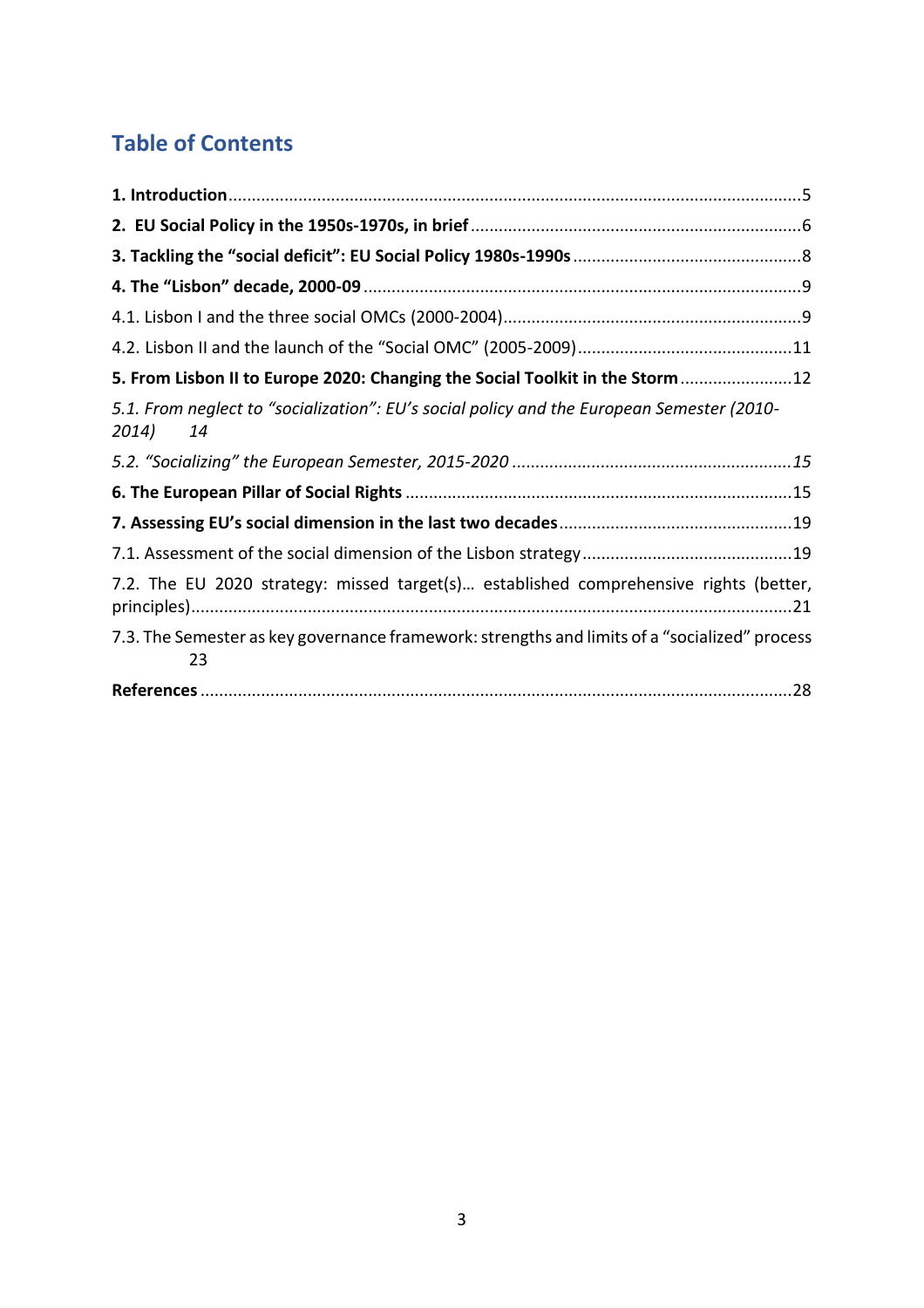## **The Social Dimension of the European Union: Grand Strategies, Governance Framework and Policy Development in the EU (2000-2020)**

*Angelo Vito Panaro, Viola Shahini, Matteo Jessoula*

*Abstract***:** *This paper reviews the evolution of EU social policy over the last two decades and provides an assessment of the most recent strategy, Europe 2020, in the field of social policy along four different layers of analysis: EU priorities, grand strategy, governance mode and policy initiatives. Since the launch of the EU integration process with the Rome Treaty, the history of EU social policy has gone through moments of stasis and periods of intense activities. During the 1950s-1970s, economic and monetary issues were ranking high on the EU agenda while social policy, in particular social protection, was still a property of national Member States (MS). Over the last two decades of the 20th century, the Delors' Commission (1984-1994), on the one hand, and the adoption of the Amsterdam Treaty in 1997, on the other hand, contributed to increase the importance of social policy issues in the EU agenda. However, it was only with the launch of the Lisbon strategy (2000-2010) and later the European 2020 strategy (2010-2020) that substantive changes in the EU priorities and governance modes emerged in the field of social policy. This paper thus focuses mostly on the evolution of an EU social dimension over the last two decades. In doing so, it rests on an historical analysis of the main steps from Lisbon I (2000-2004) to the launch of the European Pillar of Social Rights (EPSR, 2017) and its Action Plan (2021). The aim of the report is to examine how these steps have contributed to increase the political salience of social issues and promoted a new integrated policy framework. We find that both "soft" mechanisms and "hard" initiatives have promoted an upward social convergence among the Member States. Overall, this paper combines insights from different approaches to shed light on the achievements and shortcomings of the two grand strategies – Lisbon and Europe 2020 – and their importance in terms of governance modes and policy initiatives in the social policy domain.*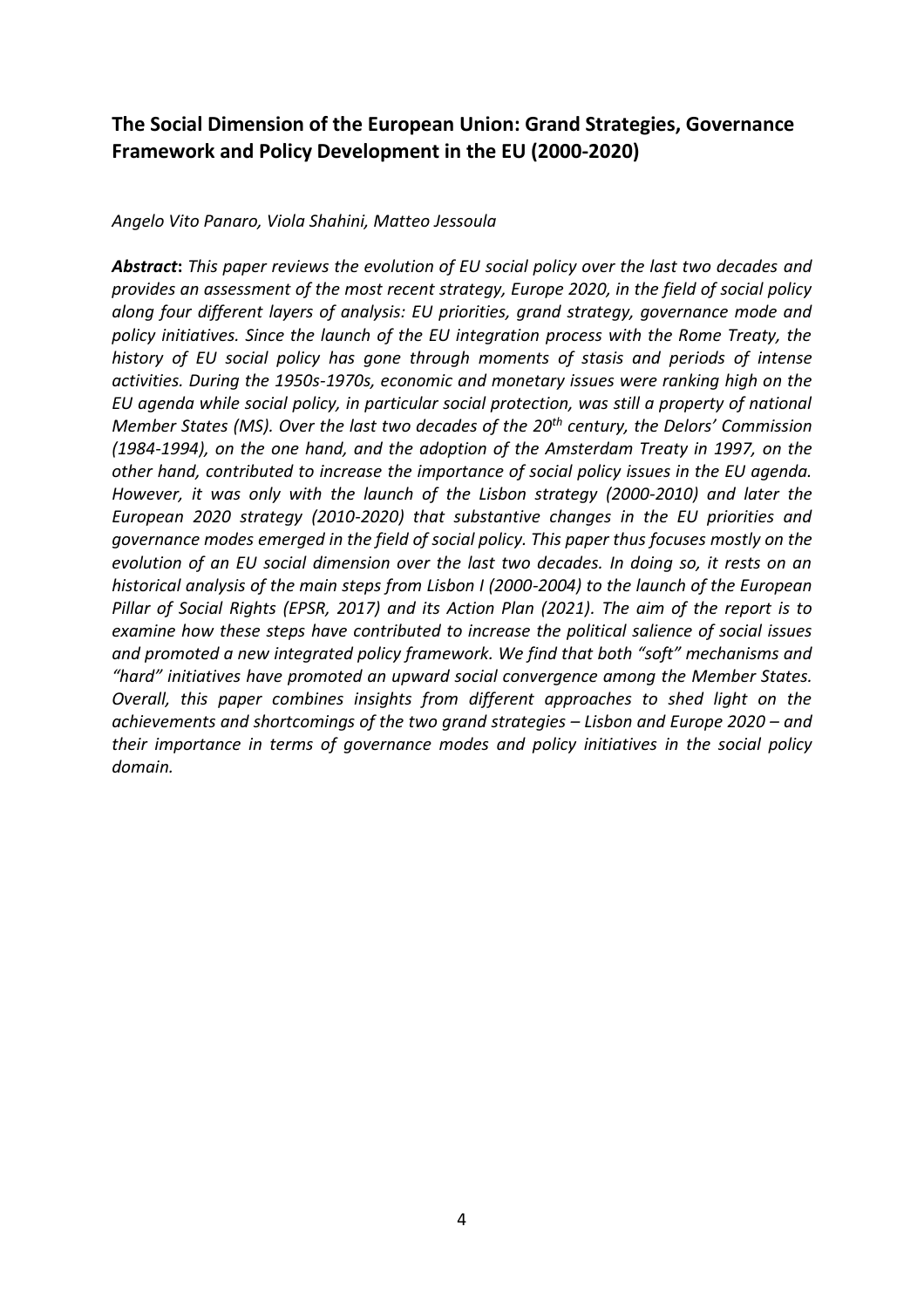# <span id="page-4-0"></span>**1. Introduction**

This report aims to provide a twofold contribution to the overall EUROSHIP project. First, it lays out an historical description of the main social policy developments since the launch of the EU project in the 1950s. To this end, it identifies the changes in EU's governance framework and policy tool-kit aimed at strengthening the EU social dimension in 2000-2021, against the backdrop of previous developments in the 1950s-1990s. Second, it provides an assessment, according to the recent scholarship, of the "social" components of the two EU overarching strategies since 2000, namely the Lisbon Strategy and Europe 2020.

Throughout the report, particular attention will be devoted to the overarching strategies and their governance frameworks in the field of social policy. Table 1 outlines the four analytical dimensions we use to structure the review: *EU priorities, grand strategies, governance modes,* and *policy initiatives.* 

**EU priorities** reflect overall social and economic objectives that support the EU integration process whereas the **grand strategies** identify the overarching set of ideas and instruments that have been set at the EU level in order to reach such goals. EU **governance modes** are types of political steering in which modes of guidance – such as coordination and negotiation – are employed and social and political actors engage in deliberation and problem-solving efforts (Heritier, 2002; Wallace *et al.*, 2005). Finally, **policy initiatives** are the actions implemented by supranational policymakers to foster social cohesion and promote upward social convergence.

| <b>Analytical dimensions</b>                                                         | <b>Definition</b>                                                                                                          |  |
|--------------------------------------------------------------------------------------|----------------------------------------------------------------------------------------------------------------------------|--|
| <b>EU</b> priorities                                                                 | Overall objectives in the field of economic and social policy                                                              |  |
| <b>Grand strategies</b>                                                              | Overarching set of ideas and instruments used to pursue EU priorities                                                      |  |
| <b>Governance modes</b>                                                              | Modes of guidance employed and network of public and private actors engaged<br>in deliberation and problem-solving efforts |  |
| Actions implemented to foster social policy convergence<br><b>Policy initiatives</b> |                                                                                                                            |  |

#### **Table 1. Analytical dimensions of EU social policy review**

*Source: Authors' elaboration*

Following these four dimensions of analysis (Table 1), it is possible to disentangle the historical trajectory of EU social policy in four different phases. A first phase (1950s-1970s) started with the Treaty of Rome and the establishment of the European Economic Community (EEC) in 1957, where EU *priorities* were devoted to economic integration and issues such as growth and jobs vis à vis national sovereignty in the field of social protection (Ferrera, 2005). During this period, EU *governance* in the social sphere mostly relied on binding instruments for the member states (i.e. directives and regulations) in order to accommodate the common market.

A second phase followed (1980s-1990s) where policymakers engaged in more collaboration in social policies in order to avoid a "race-to-the-bottom" of social standards. During this period, the Delors' Commission introduced a new *governance* initiative, namely the European social dialogue, which was subsequently incorporated in the Maastricht Treaty (1993). Subsequently, in the second half of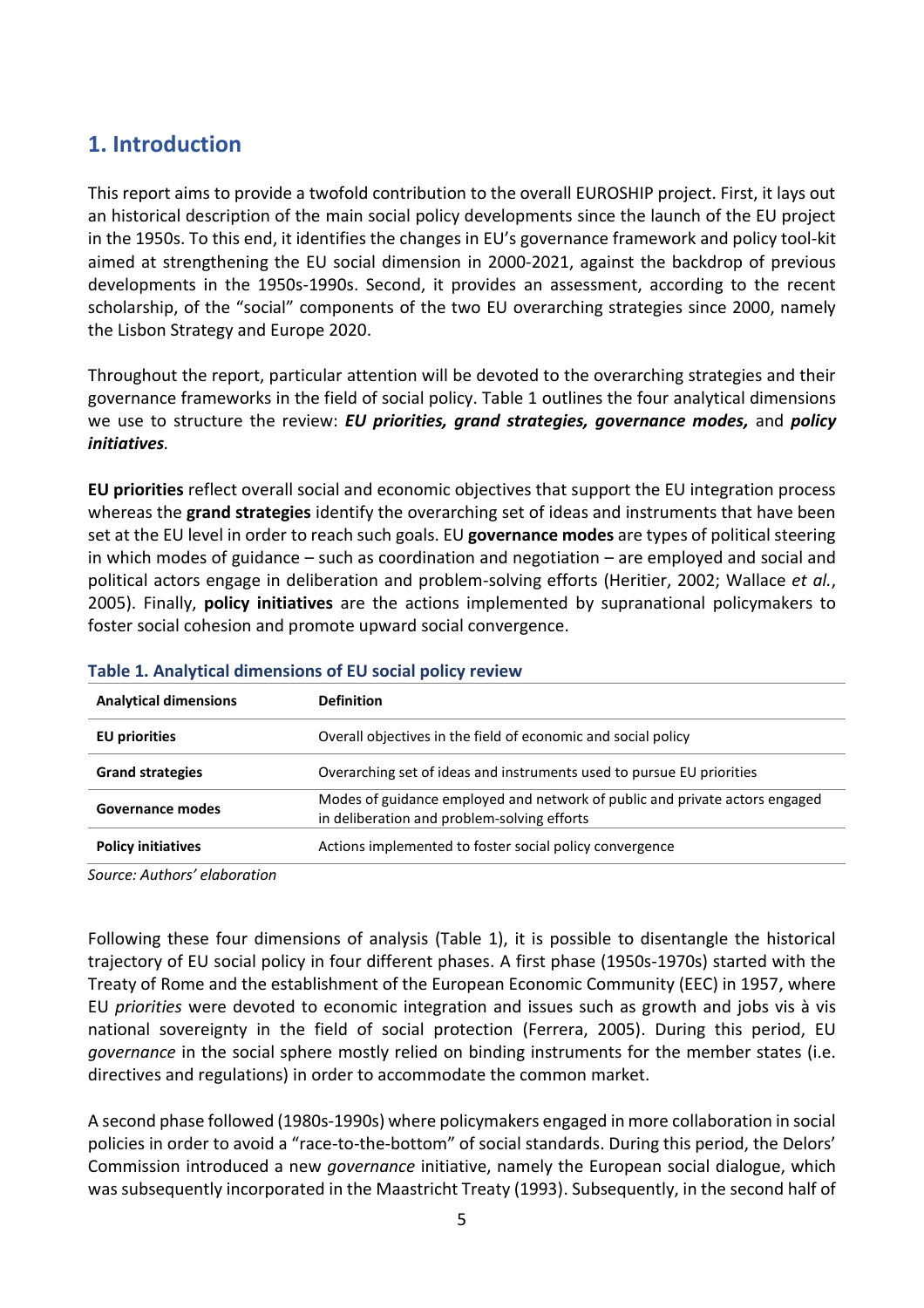the 1990s, new *initiatives* such as the European Employment Strategy (EES) and the adoption of the Treaty of Amsterdam (1997) increased the salience of employment and social policy at the EU level, thus leading the EU to start integrating labour policies within the economic governance framework.

A third phase (2000-2009) was characterised by a shift in EU's *priorities*: on the one hand, in the economic field with the introduction of austerity measures and principles of macroeconomic balance; on the other hand, in the social field by posing more attention to issues of poverty and social exclusion. In particular, the launch of the Lisbon Strategy (2000) committed the EU to the achievement of new sets of medium-term goals – e.g. four general objectives directed towards the fight against poverty and social exclusion – and inaugurated a new mode of EU social *governance*, the Open Method of Coordination (OMC). Within the new *strategic* framework, together with a shift in *priorities* and *governance* modes, a series of *policy initiatives* in the field of social exclusion, pension and healthcare sectors were also launched.

Finally, the adoption of a new grand strategy, Europe 2020, and the European Semester as a *governance* framework, marked the fourth phase (2010-2020) of EU social policy, bringing substantive changes in EU priorities and social governance. In particular, during this last phase, the launch of a new *policy initiative*, namely the European Pillar of Social Rights (EPSR) in 2017 then followed by the recently adopted "Action Plan" (March 2021), represented a revitalization of the social dimension in EU *priorities* and *governance* framework - from macroeconomic balance towards putting forward legislative proposals with social content. The EPSR has led to the adoption of, and proposals for, several directives and recommendations in the field of employment, social protection, work-life balance, childcare, and healthcare (Sabato and Corti, 2018; Vanhercke *et al.*, 2018; Ferrera 2019; Björn 2019; Polomarkakis 2020; Ricceri 2020;).

Overall, the report is organized into two separate parts. A first descriptive part - from Section 2 to Section 6 - lays out an historical reconstruction of the EU social dimension and identifies the main social policy developments since the launch of the EU integration process. A second analytical part (Section 7) reviews the recent scholarship on the social dimension of the latest EU overarching strategies, namely the Lisbon strategy and Europe 2020.

More specifically, Section 2 and 3 provide a review of major changes in EU priorities, governance modes and policy initiatives during the first two phases (1950s-1970s and 1980s-1990s) of EU social policy, while Section 4 illustrates the key features of the Lisbon strategy and discusses the impact of OMC in the field of social exclusion, pensions sand healthcare. Section 5 and 6 present policy developments since 2010, focusing on the grand strategy "Europe 2020", the European Semester and the EPSR. Section 7 provides an overall assessment of the grand strategies and their respective governance frameworks and policy initiatives in the last two decades, according to recent scholarship. Section 8 concludes.

# <span id="page-5-0"></span>**2. EU Social Policy in the 1950s-1970s, in brief**

The launch of the European integration process in the 1950s brought together two institutional architectures: the welfare state and the European project that, according to Ferrera (2005), can be identified as the most significant achievements of European societies in the 20<sup>th</sup> century. However, the encounter between the two was particularly challenging because of the inherently different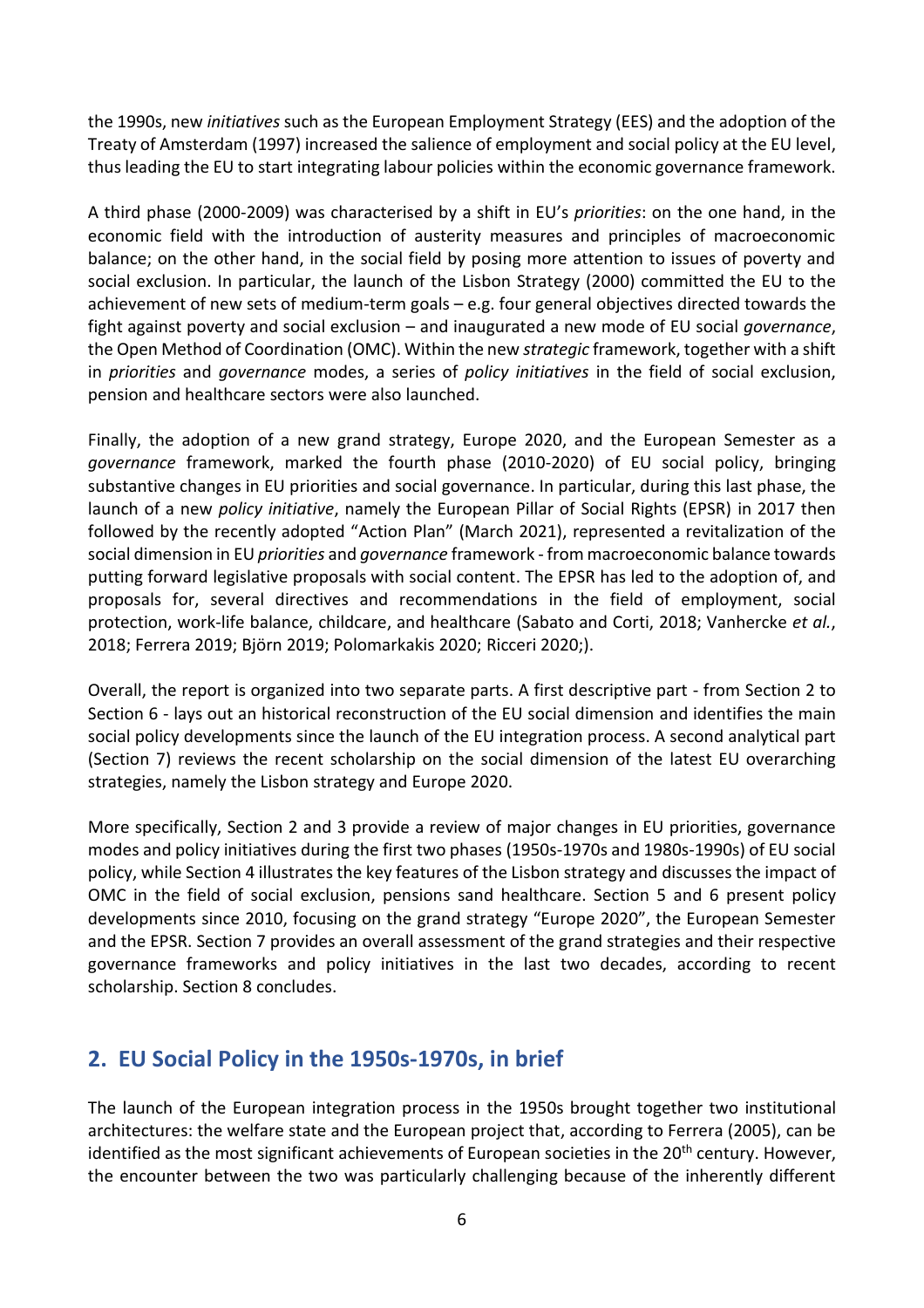"guiding logics" of the two institutions (Ferrera 2005; Rasnača and Theodoropoulou 2020). On the one hand, the welfare state is a product of the historical development of the nation-states and thus it essentially rests on a logic of "closure", since it presupposes the existence of a well-defined cohesive community established in a geographical space where members are linked to each other by common risks, similar needs and emotional ties (ibid, p. 205-206). On the other, the European integration process is mostly guided by the logic of "opening up", as it aimed to foster free movement and remove spatial demarcations and closure practices that nation-states had historically built on.

The first phase of EU's integration (1950s-1970s) was a time when EU *priorities* were directed towards the establishment of the common market with the aim of fostering economic growth across nation states and promote workers' mobility. During this period the EU social dimension remained weak (Vanhercke *et al.*, 2021). The social dimension was also set on a different - although parallel track fully respecting national sovereignty in the field of social protection (Ferrera, 2005). In this scenario where EU institutions were mostly concerned with economic growth and industrial development, there was a clear division of competences and governance between the economic and the social sectors, with EU policymakers' attention being mostly directed to economic and financial issues and (subsequently) the monetary union, rather than to advancements in social policy areas such as education, healthcare, pensions, poverty, and social exclusion (Armstrong, 2012). Social policy initiatives at the EU level thus mostly concerned the labour market, with regulations of working conditions and especially free movement of workers across the member states (Daly, 2006) in order to accompany the common market project. In particular, the European Economic Community made arrangements across the six founding countries – France, Italy, Belgium, Germany, Luxemburg, and the Netherlands – to enhance worker mobility by abolishing discrimination on working conditions and social security benefits based on the nationality principle (Streeck, 2018).

Despite this weak start, a series of policy initiatives in the 1970s produced a first shift in the EU social dimension. The Social Action Programme of 1974 increased the involvement of social partners in the economic and social decisions of the European Community, while the Regulation 1408/71 "on the application of social security schemes to employed persons and their families moving within the Community" challenged the territorial principle of national welfare systems and introduced the principle of benefit exportability (Ferrera, 2009). With the abandonment of the nationality requirement to access social security schemes, some core social rights became transferable across the member states. In this view, the institutional framework that was put in place during this phase, with the four freedoms and competition rules, on the one hand, and the Regulation 1408/71, on the other hand, contributed to the "de-bounding" of national sovereignty in the field of social protection (Ferrera 2005; 2009)

Importantly though, the European social agenda in this period can also be conceptualized as a socialdemocratic project aimed at responding to the diffusion of unofficial strikes and the rise of labour militancy in Europe, restoring industrial and political peace, as well as facilitating the deepening of a European single market rather than at strengthening the social dimension of the EU project per se (Streeck, 2018).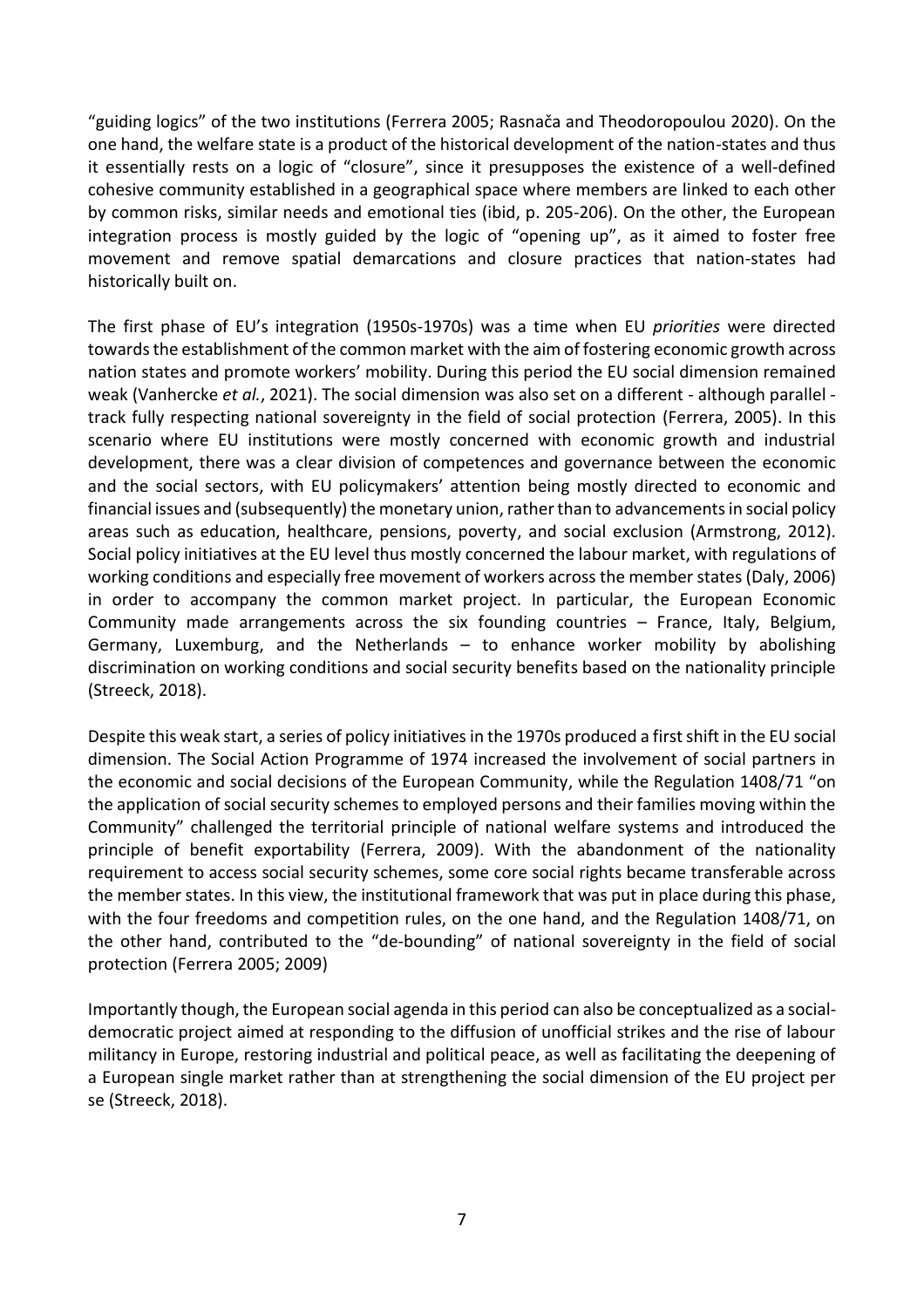# <span id="page-7-0"></span>**3. Tackling the "social deficit": EU Social Policy 1980s-1990s**

If the "social deficit" (Armstrong, 2010) was an initial characteristic of the EU, during the second phase (1980s-1990s), there was a change in the EU *governance* mode in the social sphere. Between the late 1980s and the early 1990s, national actors engaged in more collaboration in different social policy domainsin order to avoid a "race-to-the-bottom" of social standards, maintain the legitimacy of European integration, and contribute to the European political identity (Büchs, 2007). Two main factors were particularly important in steering the gradual process towards a more social EU: the Delors' Commission (1985-1995) and the Treaty of Amsterdam (1997).

First, Jacques Delors' presidency of the European Commission (1985-1995) produced a shift in EU *priorities* since it took a clear stance and effort to strengthen the "social dimension" of the EU. The Commission framed the EU discussion in terms of the necessity for national markets to be "socially regulated". The completion of the single market (1992) and the launch of the Economic and Monetary Union (EMU) were accompanied by Delors' belief that the single market could not be fully completed without enhancing social cohesion. The support from both the employers and unions was essential to make the project successful (Vanhercke *et al.*, 2021).

At the same time, the socialist party in France and social-democratic governments in the United Kingdom and Germany were advocating a new and inclusive approach to *social policy governance* across the member states, based on convergence towards "best practices" rather than on legislative harmonization (Vanhercke *et al.*, 2020). As a consequence, social policy and labour market issues became relevant during this period (Daly, 2007). In fact, together with an increased salience of the topic, three countries – namely Austria, Finland, and Sweden – with highly developed social protection models, inclusive social protection systems, high levels of social spending, and strong trade unions, eventually joined the EU in 1995, thus contributing to reinforce the already present claims for a (re- )structuring of the EU social dimension.

In this situation, where both the Delors Commission and the member states were arguing for a more social Europe, the main effort in the social sphere was the adoption of the "Community Charter of the Fundamental Social Rights for Workers" in December 1989, which was subsequently incorporated in the Treaty of Maastricht as a "Protocol of Social Policy" in 1992. According to Daly (2008), the Protocol led to major changes in EU' social policy *governance*. That is, it extended the qualified majority voting to issues of health and safety of workers and their working conditions and allowed actors outside the political arena - i.e. trade unions - to intervene in shaping the EU social policy agenda (Daly, 2008). Building on the idea that the single market could not be fully completed without strengthening social cohesion and full cooperation among business and social actors (Vanhercke *et al.*, 2021), the Delors period therefore led to the adoption of a new *governance* initiative, namely the *European social dialogue*, which was subsequently incorporated in the Maastricht Treaty (1993). The European social dialogue implied interactions among different representatives of EU social partners (trade unions and employers) and received a major boost in 1998 with the creation of the so-called "European sectoral social dialogue committees" which set the basis for strengthening cooperation among EU institutions, the member states and the social partners. The creation of the EU social dialogue was then seen as both a necessary component to enhance the "social dimension of the internal market" and a way to legitimize the European integration process by strengthening EU's social dimension.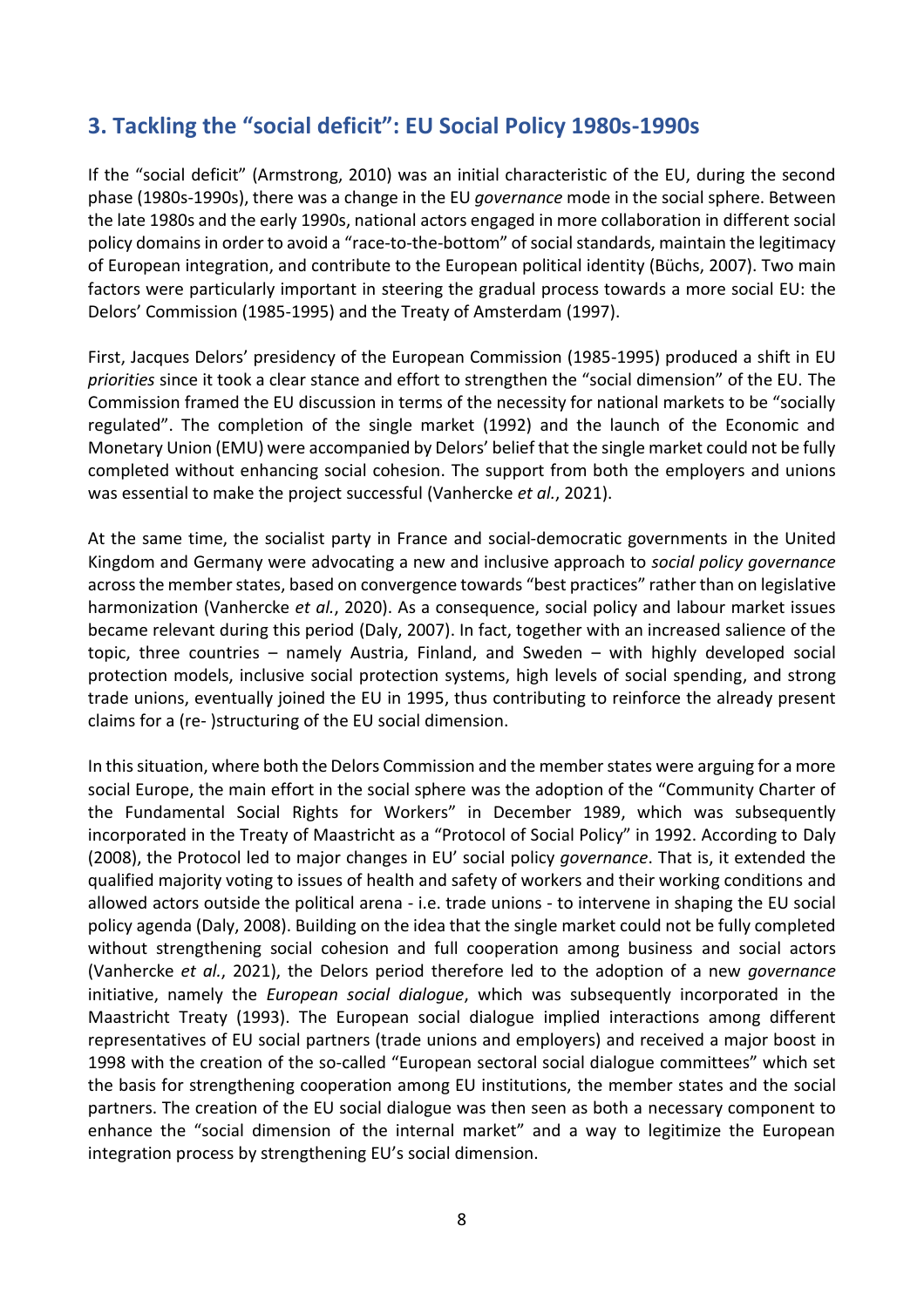A second step worth noticing towards a stronger European social dimension in this second phase wasthe adoption of the Treaty of Amsterdam and the launch of the European Employment Strategy (EES). On 17 June 1997, the European Council agreed on a draft of the Treaty of Amsterdam which received formal ratification in November 1997. The Amsterdam Treaty included an aim to strengthen EU policymaking in areas of employment and social policy. Ferrera and Gualmini (2004) identified four main principles as core objectives in the field of employment:

- (i) promotion and acquisition of new labour skills;
- ii) creation of new firms and businesses;
- (iii) promotion of better working conditions; and,
- iv) more equal opportunities and reduction of the gender gap in the labour market.

The European Council discussed these four pillars, emphasizing the policies for social inclusion and the problem of job quality (Ferrera and Gualmini, 2004). Additionally, the European Employment Strategy was set to establish common objectives and targets for employment policy, and in particular to provide coordinated guidance of national employment policies with the aim of reducing unemployment rates and increasing employment. The European Employment Strategy was the result of a series of actions undertaken by trade unions and social and political actors to raise awareness on the importance of social policies in mitigating problems linked to both the undergoing monetary integration (1995-2005) and long-standing structural problems (e.g., low employment rates, high long term unemployment). Following the previous trend, the Amsterdam Treaty highlighted the relevance of employment and social policy at the EU level and triggered the integration of labour policies within the economic governance framework. Yet, it was not until the beginning of the new century, with the launch of the Lisbon Strategy, that a major restructuring in EU social *governance* and a shift on the EU agenda towards the harmonization of social policies – from employment to social protection – materialized.

## <span id="page-8-0"></span>**4. The "Lisbon" decade, 2000-09**

#### <span id="page-8-1"></span>4.1. Lisbon I and the three social OMCs (2000-2004)

The European Council meeting that took place in Lisbon in March 2000 marked the beginning of a new phase for the EU integration process with the launch of the Lisbon strategy. In particular, the new *grand strate*gy represented a watershed in the development of social policy at the EU level.

First, in terms of EU *priorities*, the agreement reached in 2000 aimed to achieve two ambitious goals:

- 1) a comprehensive transformation into a European "knowledge-based economy" with a strengthening of MS' competitiveness in global markets, and
- 2) a solution to longstanding common socio-economic problems, such as productivity stagnation, (un-)employment, poverty, and social exclusion (Armstrong, 2010; Ferrera and Rhodes, 2000; Natali, 2009).

Different from the previous phase, the new strategy envisioned a triangulation of economic, employment and social policy as equally important and mutually reinforcing pillars towards the establishment of a new sustainable EU growth model (Armstrong, 2010; Barcevičius *et al.*, 2014).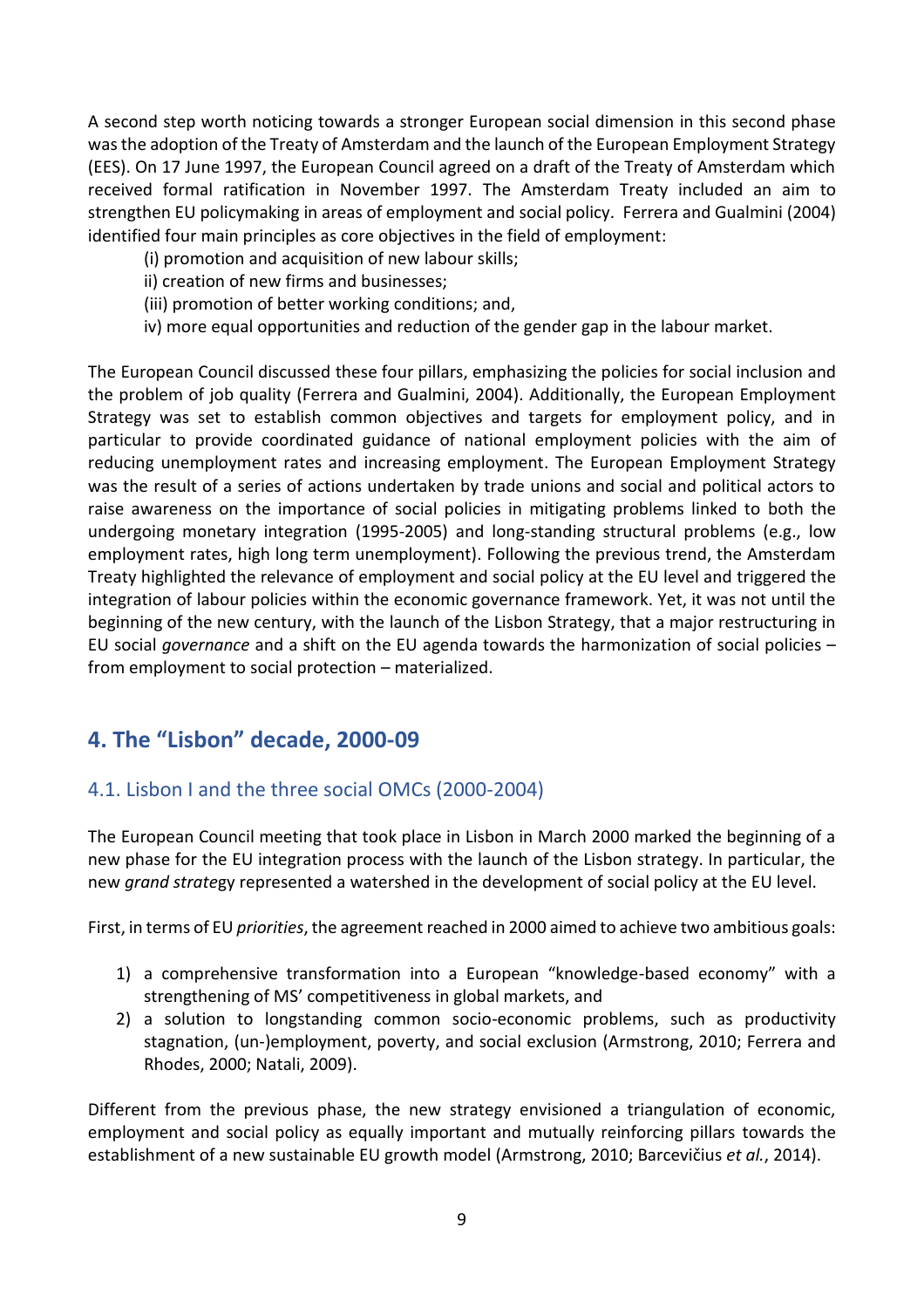Second, the Lisbon strategy formally introduced the Open Method of Coordination (OMC) as a *new governance framework* in some social policy domains to achieve those objectives: Although the OMC had already been adopted with the launch of the EES in 1997, the Lisbon Strategy developed it as governance instrument in other social policy areas such as education, pensions, healthcare, and social inclusion.

In a nutshell, the Open Method of Coordination is a governance framework emphasizing problemsolving and policy development via mutual learning. It relies on an interactive cyclical process that involves Member States agreeing on a set of non-binding Common Objectives and engaging in a series of rounds of "planning and review" activities based on national reports (i.e. National Action Plans) with the aim of progressively establishing a European-wide framework of analysis and action. <sup>1</sup> The Council and the Commission issue "soft" recommendations to evaluate progress towards Common Objectives. In other words, the Open Method of Coordination aims at emphasizing problem-solving and policy development through peer review, dialogue, exchange of "best practices", soft incentives and normative reflection (Daly, 2006, pp.466). It is a "soft tool" where there is in principle no "hard" legislation or sanctions but it only builds on the principle of "governance by objectives" (Lelie and Vanhercke, 2013).

During the Lisbon I phase (2000-2004), the European Council authorized the OMC in a wide range of policy areas, including poverty and social inclusion, pensions and healthcare

With regards to *the OMC in Poverty and Social Inclusion,* three main *initiatives* need to be highlighted. First, in December 2000, the Nice European Council approved a set of "Common Objectives" followed by the presentation of "National Action Plans" (NAPs) by MS. Those objectives aimed to i) facilitate access to employment, rights, resources, goods and services; ii) help the most vulnerable and iii) activate a range of interest and bodies (Barcevičius *et al.*, 2014). According to Agostini *et al.*, (2013), the Nice Objectives reflected the EU's purpose of leaving MS to determine their own priorities. In this regard, the "National Action Plans against poverty and social exclusion" (NAPS/incl) had to indicate practices and strategies used by MS to achieve the common objectives. Second, during the Laeken European Council meeting in December 2001, the Belgian Minister for Social Affairs Frank Vandenbroucke demanded a group of experts to develop a series of indicators to measure social exclusion. The group then produced a set of eighteen indicators, the so-called Laeken indicators, covering four dimensions of poverty and social exclusion (Agostini *et al.*, 2013). Third, the Action Programme to Combat Social Exclusion (2002–2006) aimed to support the OMC process by encouraging cooperation and exchange activities among MS, social partners and NGOs (Ferrera et al., 2002). The actions proposed in the framework of this programme included three main goals; i) improving the understanding of social inclusion, ii) organising exchange on policies and promoting mutual learning in the context of national actions plans and iii) developing actors' ability to address social exclusion effectively. Importantly, one of the main achievements of the Social Inclusion OMC was the involvement of different stakeholders, both at the national and supranational levels (Agostini *et al.*, 2013).

The launch of *the OMC on Pensions* formally took place with the European Council meeting in Barcelona in 2002. However, important steps in this sector had already been already undertaken between 1999 and 2002 (Busilacchi *et al.*, 2009). In particular, in 1999 the Member States were invited to "review pension and health care spending in order to be able to cope with the financial

<sup>1</sup> See EUR -LEX Glossary at https://eur-lex.europa.eu/summary/glossary/open\_method\_coordination.html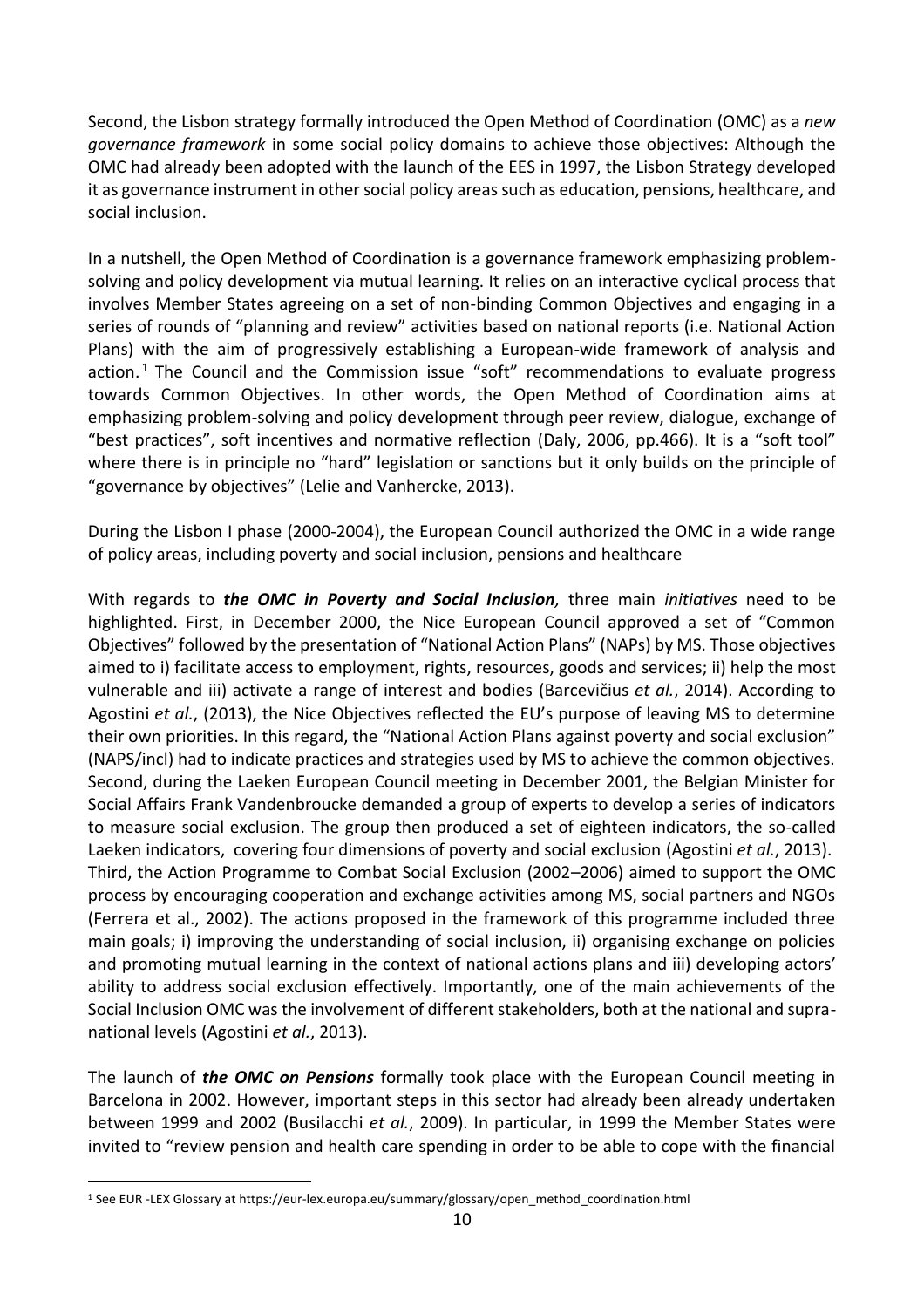burden on welfare spending of the ageing population" (European Commission 1999), while in 2001 the Commission Communication COM(2001) 362 on "supporting national strategies for safe and sustainable pension" already defined an integrated EU approach in this field and identified 10 out of 11 common objectives that would be later summed up in the three main principles – adequacy, financial sustainably and modernization of pension systems – in the Gothenburg meeting (Commission 2001). The Laeken European Council meeting at the end of 2001 eventually translated the three Gothenburg principles into 11 substantive indicators (Busilacchi *et al.*, 2009). With regards to priorities in the pension sector, the Stockholm and Gothenburg meetings in 2001 emphasised the EU structural problems linked to an ageing population and the inability for public pension pillars to guarantee adequate pensions for the future. Over the years, though, a clear reform trajectory emerged, which included more and longer employment; a reduction of public pension liabilities; the development of supplementary private pensions; securing access to pensions for all groups in society.

Finally, the *OMC* intervened *on Health and Long-term care*. Initially, the Member States failed to commit to an agenda in the healthcare sector, until 2004 when the Commission discussed the OMC in terms of "ageing" demographics and more importantly, agreed with the MS on which indicators to use in the evaluation and peer-review process. Thus, different from the OMC in the fields of social inclusion (from 2000) and pensions (from 2001), the progress of OMC in the healthcare sector was very slow. Among other factors, Vanhercke (2010) argues that health is a "very crowded law and policy-making space" (p. 118) thus it is difficult to define a common strategy on which national actors and EU institutions agree upon. In support of such arguments, when the Directorate-General Employment, Social Affairs and Inclusion (DG EMPL) organized a Social OMC meeting in 2001, DG ECFIN and DG EMPL were mainly defending their interests instead of collaborating towards EU-level decisions (Barcevičius *et al.*, 2014). Hence, the institutional framework in this sector was very fragmented and the social agenda was divided among different institutional fora (Copeland and Papadimitriou, 2012). This tension was also one of the reasons why the OMC healthcare was subsequently streamlined in Lisbon II (see Zeitlin and Vanhercke, 2015).

## <span id="page-10-0"></span>4.2. Lisbon II and the launch of the "Social OMC" (2005-2009)

In 2004, the mid-term review developed by the "Kok High Level Group" reported that the Lisbon strategy had been inefficient as "too many targets were seriously missed" and argued that the OMC needed more effective "naming, shaming and faming" mechanismsto fulfil expectations(Kok 2004). Thus, in the enlargement of the EU to 25 (soon 27) members and with a majority of centre-right governments, the new Commission under the presidency of J. Manuel Barroso (2004- 2014) produced substantial changes in the overarching Lisbon architecture and its governance mode in the social policy field:

In terms of *priorities*, "jobs and growth" became the core objectives of the revised Lisbon strategy (Lisbon II year 2005 – 2009), while social cohesion was devalued and mostly conceptualized as a result of the achievement of the other two goals – economic and employment growth – rather than as an objective itself (Daly, 2012). Built on this logic, the European Employment Guidelines of the EES were fused with the Broad Economic Policy Guidelines (BEPGs) into a single set of 24 Integrated Guidelines for Growth and Jobs. Different from Lisbon I (2000-2004) that had supported the importance of combining greater social cohesion together with economic growth and better jobs (Barcevičius *et al.*, 2014), the integrated guidelines clearly demonstrated i) the supremacy of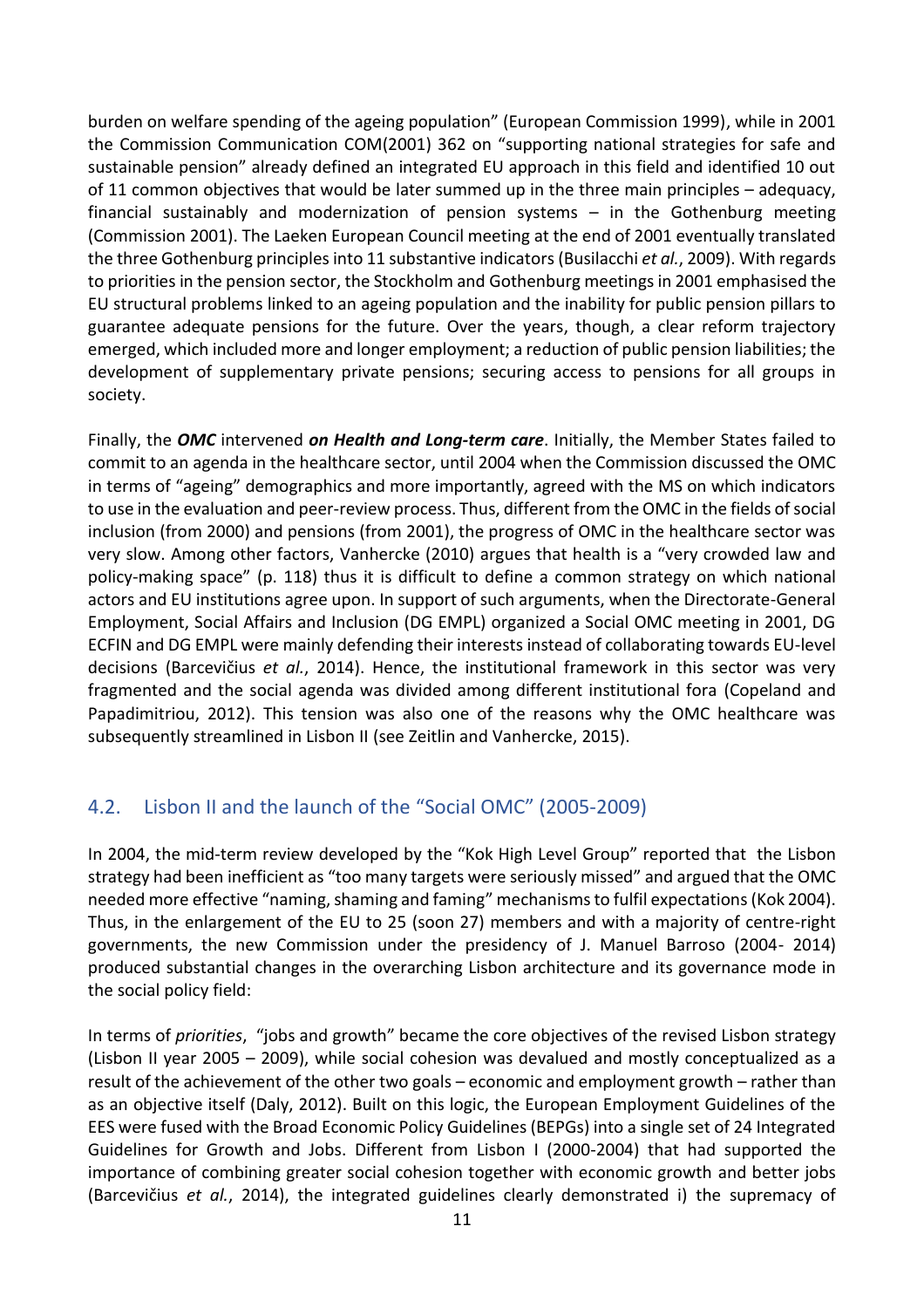economic priorities over employment objectives and ii) a "downgrading" of social policy in the hierarchy of EU priorities as they were not included in the integrated guidelines (Daly, 2007). Finally, a particular attention was devoted to the identification of new objectives; i.e., gender equality, mutual interaction between EU objectives of economic growth and better jobs with EU's Sustainable Development Strategy and good governance and transparency.

In terms of social *governance*, the OMC was transformed from a tool used for economic and social governance to a specific initiative seeking to bring economic and employment policies into a mutually reinforcing equilibrium. More specifically, the Commission pushed for an "internal" streamlining of the OMC process in social inclusion, pensions, and health/long-term care into one single OMC on Social Protection and Social Inclusion (Social OMC). In terms of policy *initiatives*, particularly important was the 2008 Commission Recommendation "on the active inclusion of people excluded from the labour market" (EC 867/2008) which set the basis for a comprehensive strategy that combines income support, inclusive labour market policies and equal access to quality services. At the same time, mutual learning both horizontally (among fields) and vertically (among actors, including NGOs) had remained a distinctive feature of the OMC during the 2005-2010 period (Vanhercke et *al*. 2020)

# <span id="page-11-0"></span>**5. From Lisbon II to Europe 2020: Changing the Social Toolkit in the Storm**

The 2010s represented a turning point for the EU. The outburst of the financial crisis (2007-2008), the subsequent Global Recession (2009) and especially the sovereign debt crisis (2010-2012) threw the Eurozone into turmoil, casting doubts about the viability of the EU project. Against this backdrop,the end of the Lisbon II strategy was followed by the launch of a *new overarching strategy*: Europe 2020.

Endorsed by the 27 EU Heads of State and Government in June 2010, the new strategy aimed at bringing (some) social objectives back to the core of EU policy coordination (Jessoula, 2015). It was designed as the successor to the Lisbon Strategy and aimed to build on partnership for "smart, sustainable and inclusive growth" (European Commission, 2010). Overall, the Europe 2020 was composed of three main elements: *targets, flagship initiatives, and guidelines*.

First, the Council set **common quantitative targets** in five areas to be reached by 2020. Those areas included: employment, research and development, climate change and energy use, (early school leaving and participation in tertiary) education, poverty, and social exclusion. Particularly important are the *headline targets in the area of poverty and social exclusion area*, where Europe 2020 committed to lift 20 million EU citizens out of poverty by 2020 - out of a total 120 million people in this condition. In setting the target, there was also a new reflection on poverty at the EU level, as the target referred to people "at risk of poverty or social exclusion" (AROPE), a measure composed of three different indicators: (i) at risk of poverty (AROP); (ii) severe material deprivation (SMD); and (iii) joblessness, i.e. people living in households with low work intensity (LWI). Importantly, even though these dimensions had the same weight, they represent different challenges for the various MS. For instance, as argued by Agostini *et al*. (2013), while income poverty was the main challenge in the Mediterranean countries, the Eastern European countries were mainly affected by (severe) material deprivation.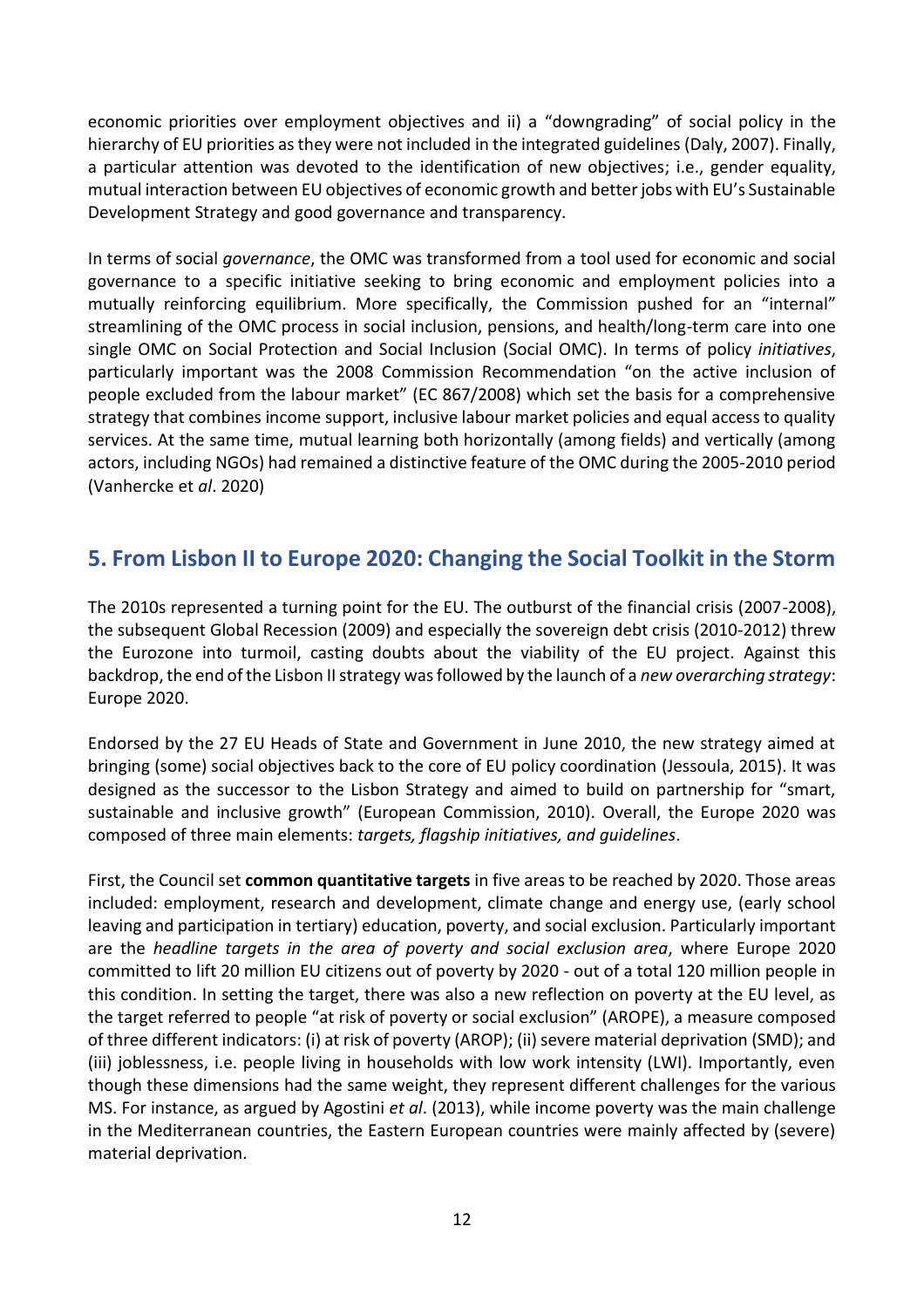The second element of Europe 2020 was the **flagship initiatives** aimed at reaching the headline targets by supporting stakeholders' actions at supranational and national level. There were seven such *initiatives*: on digital agenda, innovation, youth employment and mobility, sustainable development, industrial policy, employment and anti-poverty policies. In the field of social policy, the most significant *initiative*, at least in the original design of the strategy, was the *European Platform against Poverty and Social Exclusion* (EPAP). It aimed to address the needs of groups particularly at risk, tackle severe exclusion and vulnerabilities, break the cycle of disadvantage and step-up prevision efforts. Special emphasis was then devoted on innovation and experimentation in social policy (European Commission 2010).

The third constitutive element of the Europe 2020 were the economic and employment **integrated guidelines**. Six of them referred to economic policy while four concerned employment policy. With reference to poverty and social exclusion, Guideline 10 points at "promoting social inclusion and combating poverty, clearly supporting income security for vulnerable groups, social economy and social innovation, gender equality and the poverty headline target."

In addition to the introduction of EU priorities in the social policy field, the new strategy also launched the **European Semester**, which eventually **became the governance framework of EU2020**, aimed at improving socioeconomic policy coordination and strengthening macroeconomic stability and growth. The Semester is an annual policy coordination cycle, in which the Commission monitors and assesses to what extent reforms undertaken at the national level allow Member States to meet the five headline targets at the EU level by 2020. The preparatory phase of the Semester starts in November with the Commission adopting the so-called Annual Growth Survey (AGS), in which the Commission identifies the key budgetary and structural policy challenges and suggests priorities for action. Building on this document, the Commission publishes Country Reports (CRs), in which it assesses the progress each MS has made in addressing the previous year Country Specific Recommendations (CSRs). Based on this review, the Commission also proposes an updated status for each country in the Macroeconomic Imbalances Procedure (MIP). Taking into consideration priorities from the AGS, by the end of April, Member States draft their National Report Programs (NRPs) – in which they specify the actions each country have undertaken, and will undertake, to boost jobs, growth and investment, while preventing macroeconomic imbalances and preserving social cohesion (European Commission, 2010) – and their Stability or Convergence Programmes. Afterwards, the Commission reviews NRPs and drafts CSRs to be considered in the national decisionmaking process of the following year national budget and policy plans. Finally, in July, the Council endorses CSRs to each MS on economic and social policy reforms.

In a nutshell, the launch of Europe 2020 represented a discontinuity from the Lisbon strategy in several respects:

- First, in terms of *priorities*, Europe 2020 reaffirmed the visibility of employment and social issues both at the national and the EU-level, although the bias towards fiscal consolidation and economic recovery in the early years of the novel strategy resulted in a subordination of social and employment objectives to economic objectives after the Global crisis (Agostini *et al.*, 2013).
- Second, the new strategy set common "hard" quantitative targets in five different policy areas and outlined the initiatives aimed at reaching the headline targets. Importantly, a quantitative target was set in the field of poverty and social exclusion, a change that marked a quantum leap – at least on paper – for EU's action in this field (Jessoula, 2015, Jessoula and Madama, 2018).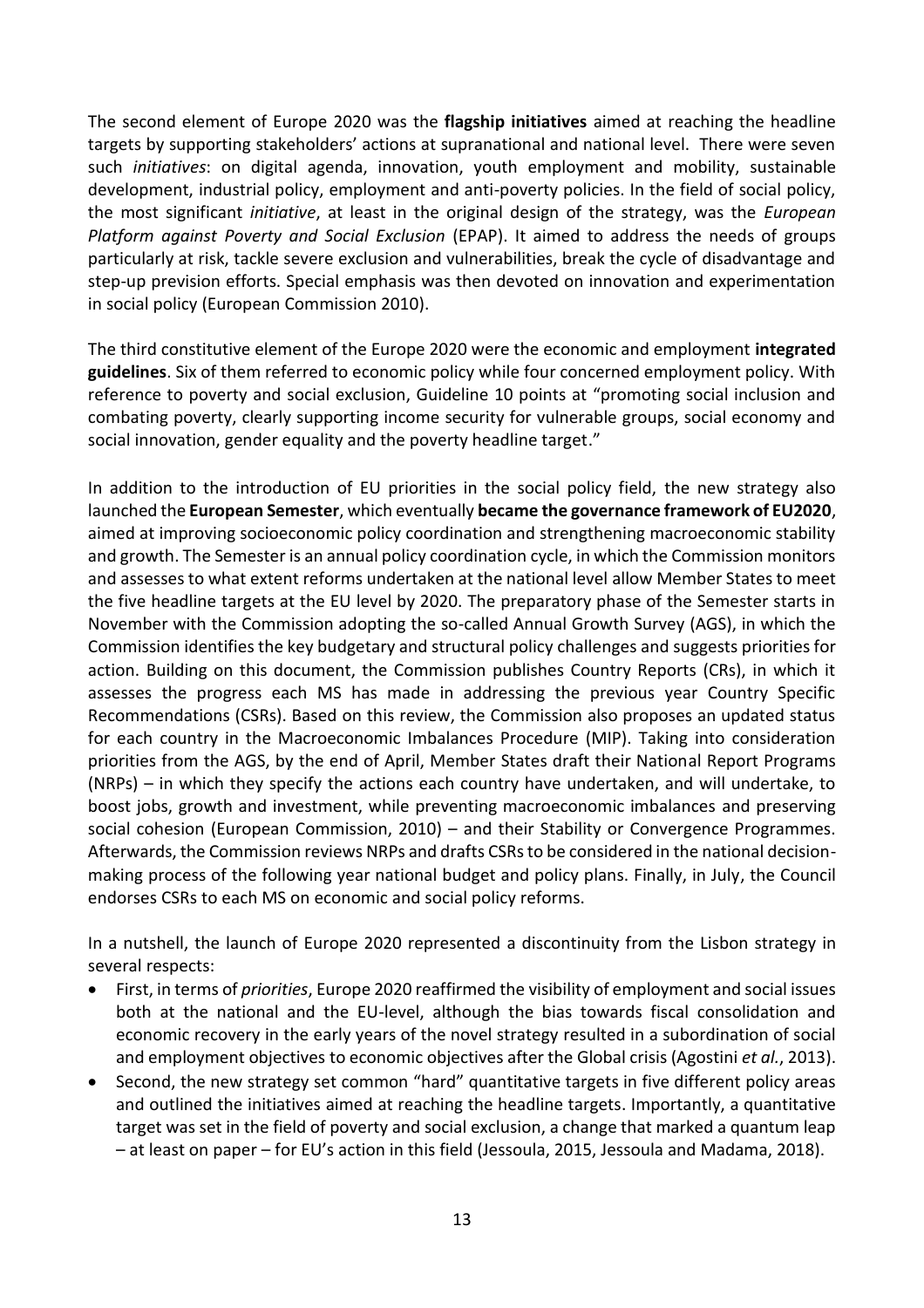• Third, Europe 2020 changed the social policy tool-kit, shifting the focus towards poverty and social exclusion, whereas pensions and health care (almost) "disappeared" from EU's social dimension.

However, with regards to governance modes, the relationship of the new strategy with the Social OMC remained rather ambiguous when the new strategy was launched. As argued by Agostini *et al.*  (2013), the suspension of the Social OMC did not only brake up an important legacy but also diluted social reporting activities in the socio-economic coordination framework. To put it differently, at the outset of Europe 2020, the social governance of the new strategy was still obscure and the role of the European Semester was not yet clearly defined.

## <span id="page-13-0"></span>5.1. From neglect to "socialization": EU's social policy and the European Semester (2010-2014)

Despite the weak start of the Europe 2020 strategy in the field of poverty (Sabato *et al.* 2018) and more generally in the social dimension, the literature provides evidence of a gradual "socialization" of the European Semester since 2012 (Jessoula, 2015; Zeitlin and Vanhercke, 2015; Sabato *et al.,* 2018).

Among the *policy initiatives* aimed at strengthening the social dimension in the Semester, Sabato *et al.* (2018) highlight the "reinvigoration" of the social OMC; the launch of the Social Investment Package (SIP); and the Commission Communication on the social dimension of the EMU.

Regarding the first, in 2011, the Social Protection Committee (SPC) decided to "reinvigorate" the Social OMC by adjusting the Common objectives on social protection and social inclusion according to the Europe 2020 framework, continuing regular strategic reporting, reinforcing mutual learning and encouraging MS to involve (social) stakeholders in the decision-making process and in the drafting of national reform programmes as well (SPC 2011a; 2011b). In addition, MS were invited to draft (on a voluntary basis) short National Social Reports (NSRs), which would be assessed in the annual report of the SPC on the social dimension of Europe 2020. This way, the SPC strengthened its multilateral surveillance capacity and monitoring of the social situation within the Semester by endorsing its own Social Protection Performance Monitor (SPPM) aimed at reinforcing and supporting social policy coordination, thematic surveillance and peer reviews (SPC, 2012). The monitoring and evaluation process thus provided the basis for SPC's input into the adoption of the CSRs (Barcevičius *et al*., 2014).

As for the second *initiative*, in line with the AGS' encouragement towards Member States to "invest in job-rich and inclusive growth", the Commission launched the Social Investment Package (SIP) in February 2013. The SIP aimed at providing guidance in redirecting MS' national social policy reforms towards social investment throughout the life-course (European Commission, 2013a). Importantly, it built on the need for investing in human capital - starting from early childhood and continuing throughout life - helping individuals to prepare to confront life risks and enabling them to live up to their full potential in social and economic life (European Commission, 2013a). At the same time, in April 2013 the Council recommended the launch of a "Youth Guarantee" whose main purpose was to "*ensure that all young people under the age of 25 years receive a good-quality offer of employment, continued education, an apprenticeship or a traineeship within a period of four months of becoming unemployed or leaving formal education*" (European Council, 2013). This *initiative* was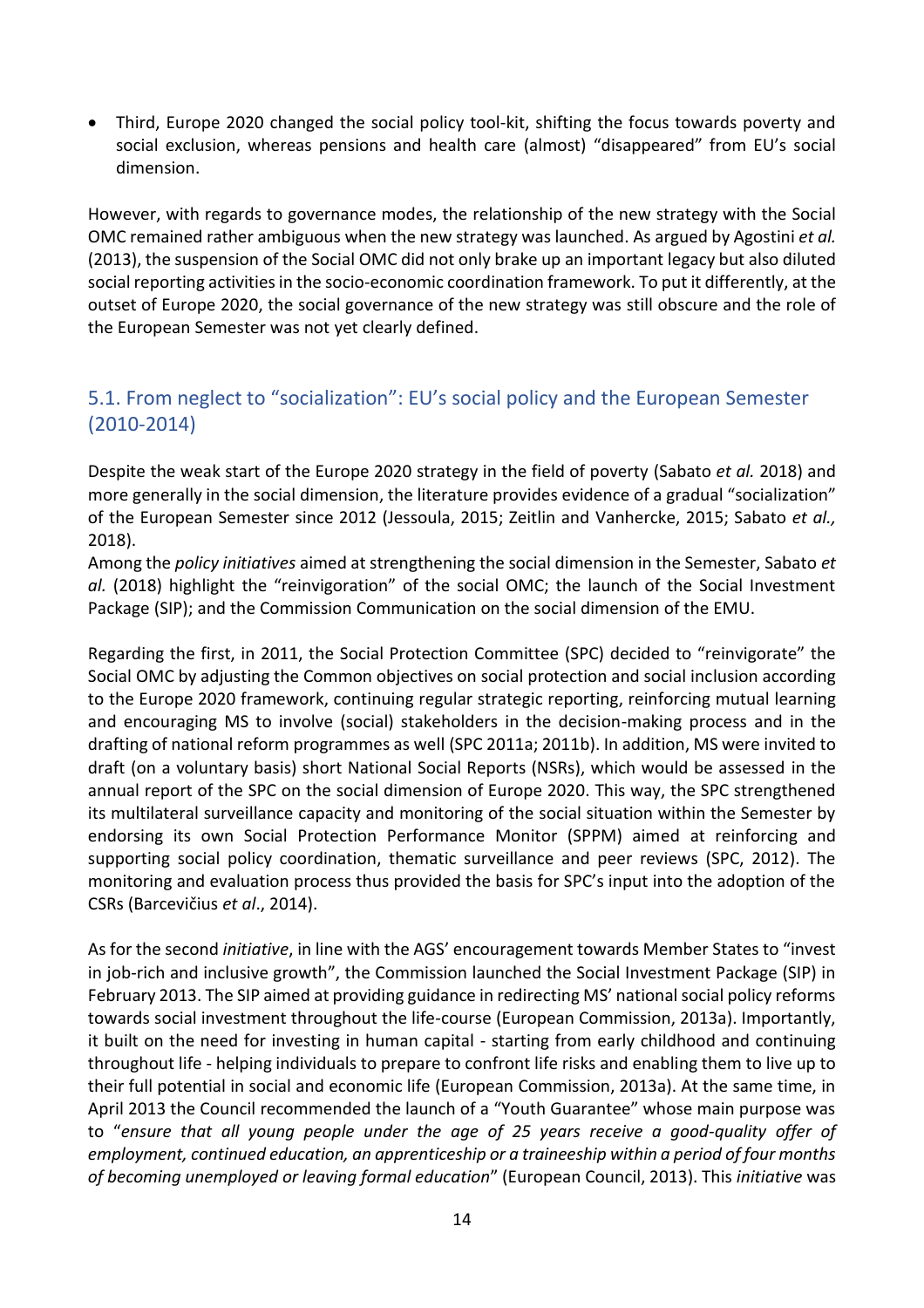consistent with the main substance of the SIP which was oriented towards promoting links between national social policy within the European Semester while at the same time emphasizing the need to invest in human capital throughout the life-course (De la Porte and Heins, 2015).

Turning to the third initiative, in October 2013 the European Commission advanced two specific proposals aiming at reinforcing the social dimension of the EMU (European Commission 2013b). The first proposal highlighted the need to reinforce the current framework for the surveillance of macroeconomic imbalances by complementing existing indicators with others capturing the social implications of those imbalances – including the AROPE indicator and its sub-indicators. The second proposal instead recommended the establishment of a "scoreboard of key employment and social indicators" to be used in draft Joint Employment Reports in order to allow better and earlier identification of employment and social problems. The scoreboard was subsequently included in the draft Joint Employment Report in November 2013.

## <span id="page-14-0"></span>5.2. "Socializing" the European Semester, 2015-2020

After the 2012-13 attempts to strengthen the EU's social dimension, the Semester and its social dimension were significantly revamped by the Juncker Commission in 2015, allowing for greater involvement of the European Parliament, national parliaments and stakeholders in the discussion of the economic and social policy measures to be considered in the national budgets. Additional changes introduced by the new Commission included: (i) the reduction in the number of the Country Specific Recommendations; (ii) the introduction of Country Specific Recommendations for the Euro Area; and (iii) the introduction of a range of employment and social aspects in the AGS (European Commission, 2015).

Importantly, the need to reinforce the social dimension of the Semester ranked high on the agenda of the Juncker Commission (Sabato *et al*., 2018). Most of the initiatives proposed by the Commission explicitly pointed at the need to complement the EMU with a social dimension. To this purpose, the Juncker Commission "streamlined" the Semester process thus leading, according to Zeitlin and Vanhercke (2015), to a further "socialization" of both its policy content and governance procedures. More specifically, Juncker pushed for a stronger social agenda which would not only correct the social consequences of the economic crisis, but it would regain the citizens' trust in Europe (Juncker, 2016). It is worth noting that soon after the appointment of the Juncker Commission, attention shifted from the SIP towards the European Pillar of Social Rights (EPSR) (Sabato *et al*., 2018).

# <span id="page-14-1"></span>**6. The European Pillar of Social Rights**

The exigence of enhancing the EU social dimension and the ambition to earn a "social triple A" for Europe pushed the European Commission to launch a new *initiative*: the **European Pillar of Social Rights (EPSR)**. The Pillar was officially proclaimed by the European Parliament, the Council and the Commission in November 2017. It sets out **twenty principles**for a strong social Europe in three main areas: equal opportunities and access to the labour market; fair working conditions; social protection and inclusion (cf. table 2). The EPSR aims at strengthening the social acquis of the EU by steering a renewed process of upward social convergence across MS (European Commission, 2017). Importantly, a "social scoreboard" was also established to monitor the principles included in the Pillar, and it contributed to embed the Pillar into the Semester (Vesan *et al*., 2021). Since then, the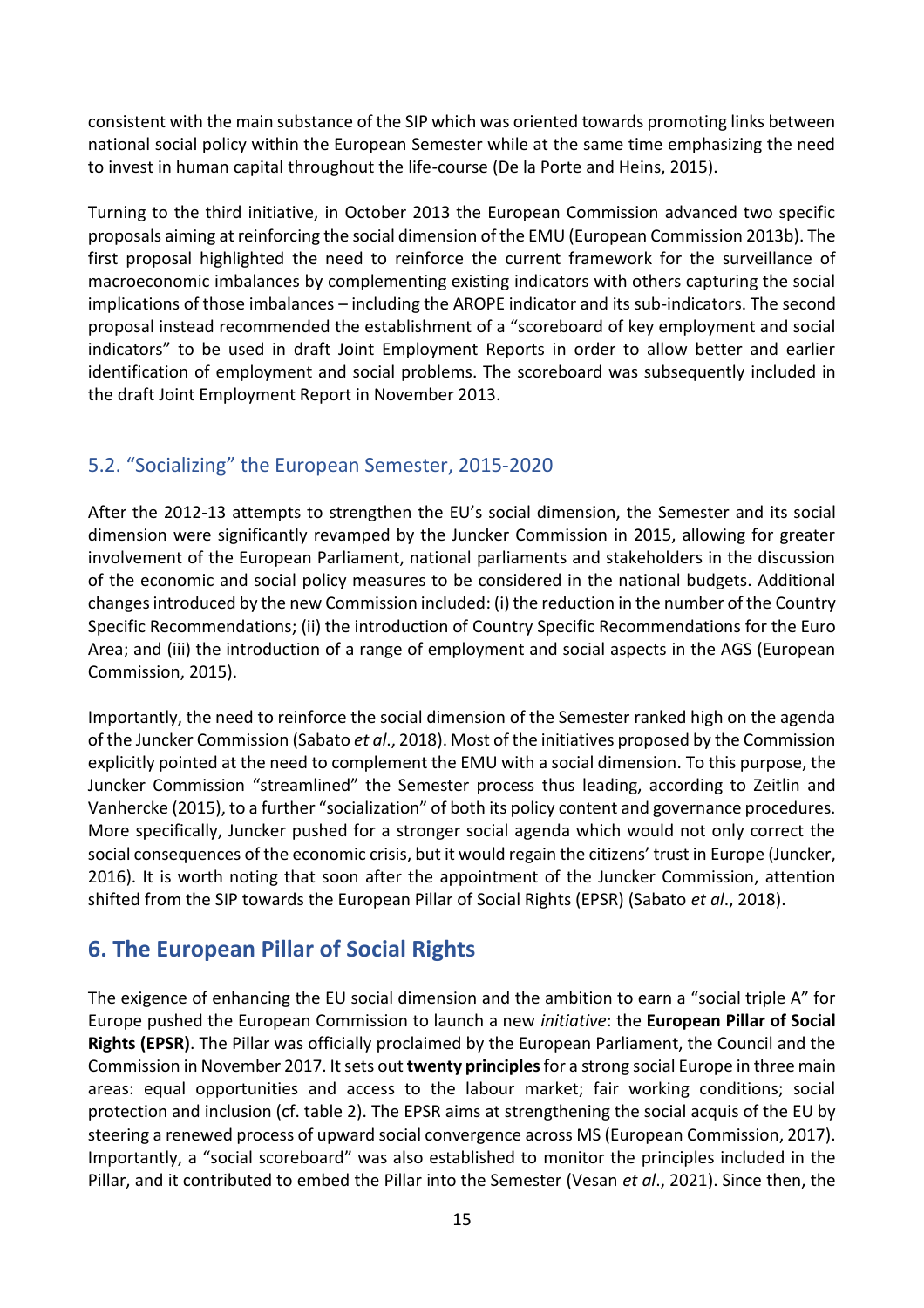Pillar became the driving force behind the European Semester's social dimension (Fronteddu and Bouget, 2020).

| Areas                          | <b>Principles</b>                                                       |  |  |
|--------------------------------|-------------------------------------------------------------------------|--|--|
| <b>Equal opportunities and</b> | Education, training and life-long learning<br>1.                        |  |  |
| access to the labour market    | Gender equality<br>2.                                                   |  |  |
|                                | Equal opportunities<br>3.                                               |  |  |
|                                | Active support to employment<br>4.                                      |  |  |
| <b>Fair working conditions</b> | Secure and adaptable employment<br>5.                                   |  |  |
|                                | Wages<br>6.                                                             |  |  |
|                                | Information about employment conditions and protection in case of<br>7. |  |  |
|                                | dismissals                                                              |  |  |
|                                | Social dialogue and involvement of workers<br>8.                        |  |  |
|                                | Work-life balance<br>9.                                                 |  |  |
|                                | 10. Healthy, safe and well-adapted work environment                     |  |  |
| Social protection and          | 11. Childcare and support to children                                   |  |  |
| inclusion                      | 12. Social protection                                                   |  |  |
|                                | 13. Unemployment benefits                                               |  |  |
|                                | 14. Minimum income                                                      |  |  |
|                                | 15. Old-age income and pensions                                         |  |  |
|                                | 16. Healthcare                                                          |  |  |
|                                | 17. Inclusion of people with disabilities                               |  |  |
|                                | 18. Long-term care                                                      |  |  |
|                                | 19. Housing and assistance for the homeless                             |  |  |
|                                | 20. Access to essential services                                        |  |  |

#### **Table 2. The European Pillar of Social Rights**

*Source: European Commission 2017*

The novel composition of the European Commission in 2019 opened new opportunities for strengthening the social dimension of the EU (Raitano *et al*., 2021). Taking office in December 2019 the new Von der Leyen Commission announced the Action Plan to bring the European Pillar of Social Rights to life, including proposals on a Child Guarantee, a legal instrument for minimum wages and the temporary Support to mitigate Unemployment Risks in and Emergency (SURE) (Von der Leyen, 2019).

To this purpose, in October 2020, two *initiatives* to deal with poverty and social exclusion gained importance at the EU level, namely the proposals for a European framework in the field of minimum income and minimum wages, whose foundations for taking action at the European level had already been laid down with principles 6 (on Minimum Wages) and 14 (on Minimum Income) of the European Pillar of Social Rights. With respect to minimum income schemes (MIS), the Council adopted conclusions on "Strengthening Minimum Income Protection to Combat Poverty and Social Exclusion in the COVID-19 Pandemic and Beyond", which were subsequently welcomed by the European Parliament. Even though the EP's resolution calls for legally enforceable social rights and for specific social objectives to be achieved by 2030, it does not openly call for a binding EU framework in the field of MIS (Raitano *et al*., 2021). Instead, the EP proposed a framework for MIS aimed at "*safeguarding the right to a decent life and eradicating poverty and addressing the questions of adequacy and coverage, including a non-regression clause*" (European Parliament, 2020). Differently, based on the art. 153/1 (b) of the TFEU, the Commission adopted a proposal for a directive on Minimum Wage, aimed at improving the adequacy of minimum wages and increasing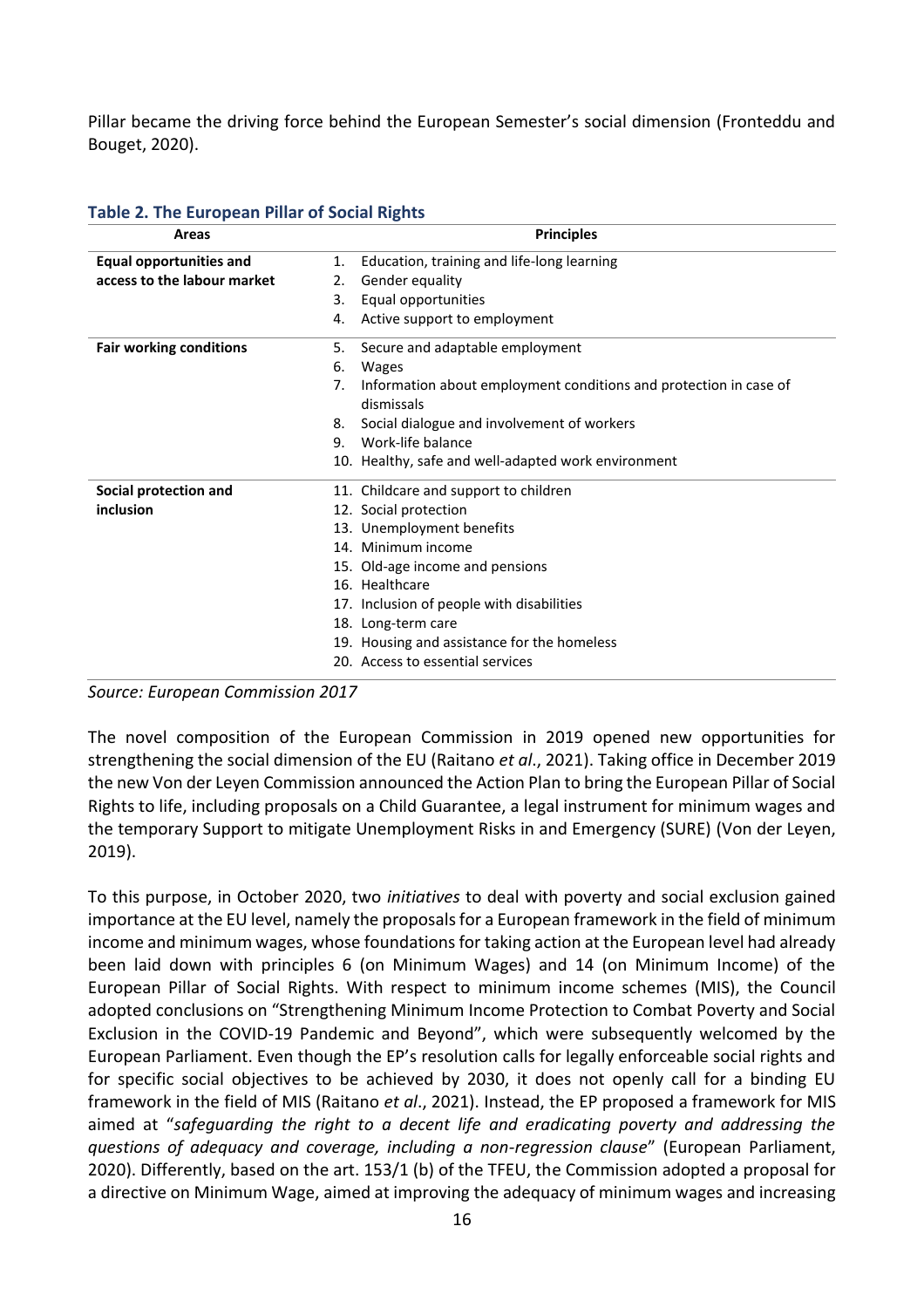the access of workers to minimum protection (European Commission, 2020a). Table 3 summarizes the main EU social policy developments in the last decade.

| 2010 | Launch of EU2020 and the European Semester;                                                      |  |  |
|------|--------------------------------------------------------------------------------------------------|--|--|
|      | Introduction of quantitative poverty target: lift 20 million EU citizens out of poverty by 2020. |  |  |
| 2012 | Re-introduction of the Social OMC;                                                               |  |  |
|      | Introduction of National Social Reports.                                                         |  |  |
| 2013 | Launch of Social Investment Package;                                                             |  |  |
|      | Launch of Youth Guarantee;                                                                       |  |  |
|      | Establishment of employment and social scoreboard.                                               |  |  |
| 2015 | Revamp of the Semester and its social dimension.                                                 |  |  |
| 2016 | Launch of public consultation on the EPSR.                                                       |  |  |
| 2017 | Proclamation of the EPSR;                                                                        |  |  |
|      | Proposal for directive on the work-life balance (principle 9 of the EPSR)                        |  |  |
| 2018 | Proposal for a Council Recommendation to improve access to social protection for workers and the |  |  |
|      | self-employed (principle 12);                                                                    |  |  |
|      | Adoption of Directive 2018/957/EU on the posting of workers.                                     |  |  |
| 2019 | Proposal for a European framework in the fields of: unemployment benefit reinsurance scheme      |  |  |
|      | (principle 13); child guarantee (principle 11); investment in education (principle 1).           |  |  |
| 2020 | SURE;                                                                                            |  |  |
|      | Proposal for a European framework in the field of minimum income (principle 14);                 |  |  |
|      | Proposal for a European directive on minimum wages (principle 6).                                |  |  |

| Table 3. Timeline of main social initiatives: 2010-2020 |  |
|---------------------------------------------------------|--|
|---------------------------------------------------------|--|

*Source: Authors' elaboration*

More recently, in March 2021, the Commission published the Action Plan to implement the principles of the EPSR, which outlined *three headline targets* to be reached by 2030, namely: (i) at least 78% of the population aged 20 to 64 should be in employment by 2030; (ii) at least 60% of all adults should participate in training every year; (ii) the number of people at risk of poverty or social exclusion should be reduced by at least 15 million by 2030, of which at least 5 million should be children (European Commission, 2021a). Table 4 summarizes the initiatives of the Action Plan to deliver on the EPSR.

More in details, the Action Plan proposes EU strategies on the rights of the child and to combat homelessness. Regarding the former, in June 2021, the Council adopted the European Child Guarantee aimed at preventing and combating children social exclusion by guaranteeing access to early childhood education and care, education, healthcare, nutrition and housing (European Commission, 2021b). As for the latter, in June 2021, the European Commission launched the European Platform on Combatting Homelessness and Affordable Housing initiative, aimed at supporting MS in sharing best practices and identifying efficient and innovative approaches (European Commission, 2021a). Moreover, important *initiatives* include reinforcement of the existing youth guarantee, full implementation of the work-life balance directive and a Council Recommendation on minimum income to be adopted in 2022. Finally, the Action Plan anticipates a Commission initiative on long-term care, aimed at ensuring better access to quality services for those in need, to be announced by 2022.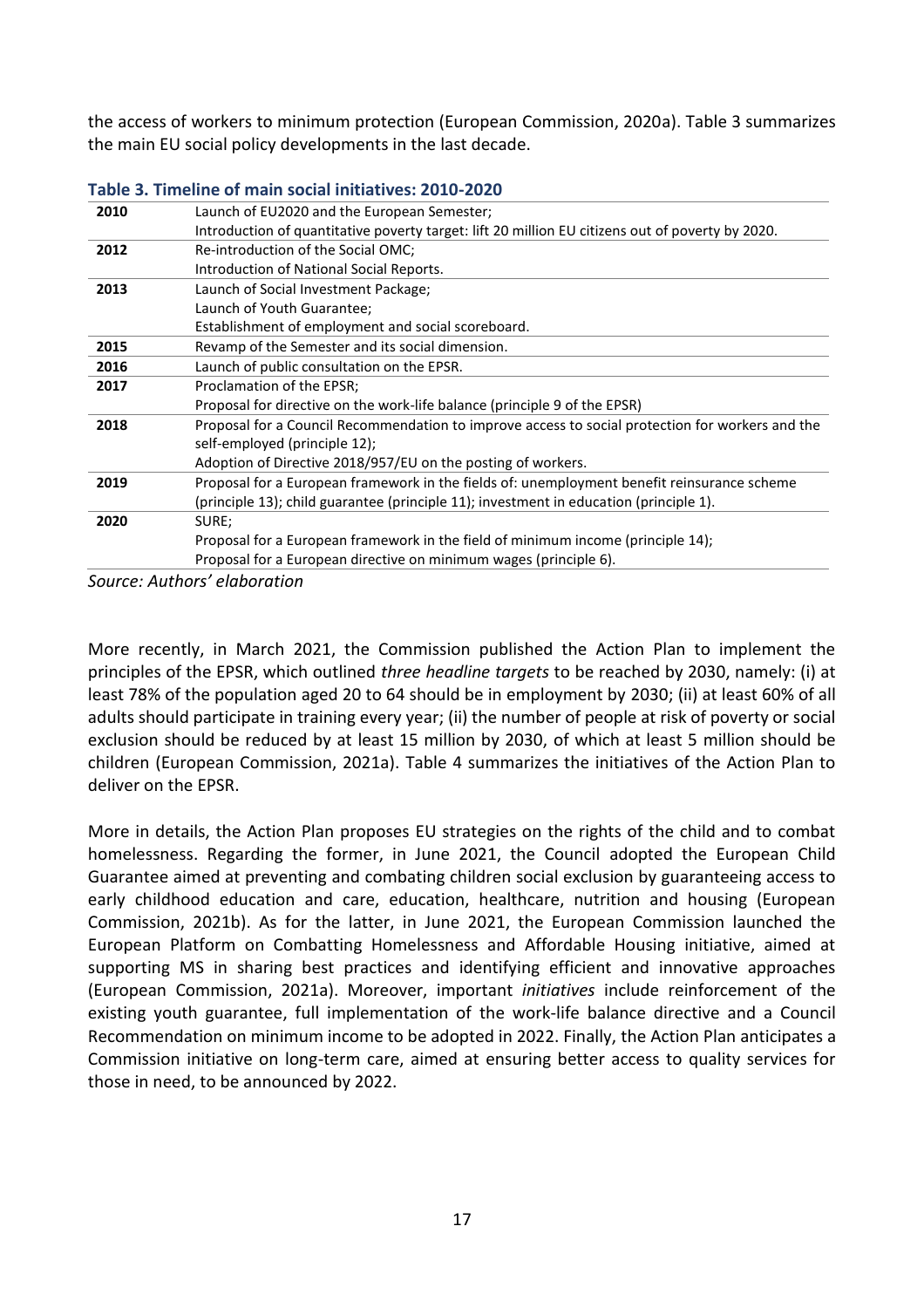|                                 | <b>Principles</b>                                                                     | <b>Initiatives</b>                                                                                                                                                                                               |  |  |
|---------------------------------|---------------------------------------------------------------------------------------|------------------------------------------------------------------------------------------------------------------------------------------------------------------------------------------------------------------|--|--|
|                                 | 1. Education, training and life-long<br>learning                                      | Council Recommendation for Vocational Education and Training (2020);<br>Skills and Talent Package (2021);<br>Digital education action plan (2021-2027).                                                          |  |  |
| Equal opportunities             | 2. Gender equality                                                                    | European gender equality strategy (2020-2025);<br>Proposal for a directive on equal pay (2021).                                                                                                                  |  |  |
|                                 | 3. Equal opportunities                                                                | Employment Equality Directive and the Race Equality Directive (2021).                                                                                                                                            |  |  |
|                                 | 4. Active support to employment                                                       | EASE (2021);<br>Youth Employment Support (2020);<br>Reinforced Youth Guarantee (2020).                                                                                                                           |  |  |
|                                 | 5. Secure and adaptable employment                                                    | EURES;<br>Review on posting of workers (2018);<br>Social security coordination rules;<br>Creation of a European Labour Authority (2017).                                                                         |  |  |
|                                 | 6. Wages                                                                              | Proposal for a directive on adequate minimum wages (2020).                                                                                                                                                       |  |  |
|                                 | 7. Information about employment<br>conditions and protection in case of<br>dismissals | Reform recommendation to relax or reduce worker protection as well as the<br>laws on individual dismissals at national level;<br>Recognition of new forms of employment.                                         |  |  |
|                                 | 8. Social dialogue and involvement of<br>workers                                      | Initiative on Collective Bargaining for the Self-employed (2021);<br>Initiative on Social Dialogue (2022).                                                                                                       |  |  |
|                                 | 9. Work-life balance                                                                  | WLB directive (2019);<br>Promote equal sharing of care and work responsibilities.                                                                                                                                |  |  |
| Fair working conditions         | 10. Healthy, safe and well-adapted<br>work environment                                | EU strategic framework on health and safety at work;<br>New Occupational Safety and Health Strategy (2021);<br>Legal proposals to reduce workers' exposure to hazardous chemicals,<br>including asbestos (2022). |  |  |
|                                 | 11. Childcare and support to children                                                 | Strategy on the Rights of the Child (2021);<br>European Child Guarantee (2021).                                                                                                                                  |  |  |
|                                 | 12. Social protection                                                                 | Council recommendation on access to social protection (2019).                                                                                                                                                    |  |  |
|                                 | 13. Unemployment benefits                                                             | SURE (2020).                                                                                                                                                                                                     |  |  |
|                                 | 14. Minimum income                                                                    | Council Recommendation on Minimum Income (2022).                                                                                                                                                                 |  |  |
|                                 | 15. Old-age income and pensions                                                       | Map and exchange of best practices.                                                                                                                                                                              |  |  |
|                                 | 16. Healthcare                                                                        | Recommendation to reform and strengthen national healthcare systems;<br>Share of best practices.                                                                                                                 |  |  |
|                                 | 17. Inclusion of people with disabilities                                             | European disability strategy (2021-2030).                                                                                                                                                                        |  |  |
|                                 | 18. Long-term care                                                                    | Initiative on Long-Term Care (2022).                                                                                                                                                                             |  |  |
| Social protection and inclusion | 19. Housing and assistance for the<br>homeless                                        | European Platform on Combating Homelessness (2021);<br>Affordable Housing Initiative (2021).                                                                                                                     |  |  |
|                                 | 20. Access to essential services                                                      | Commission Recommendation on Energy Poverty (2020).                                                                                                                                                              |  |  |

#### **Table 4. The European Pillar of Social Rights Action Plan, 2021**

*Source: European Commission 2021a*

Table 5 summarises the changes in the EU social policy over the last two decades according to the four analytical dimensions we presented in the introduction: *EU priorities, grand strategies, governance framework,* and *policy initiatives.* Following the same logic, the next section presents an assessment of the Europe 2020 strategy by comparing the Europe 2020 strategy to the former Lisbon strategy and its main achievements in the field of social policy.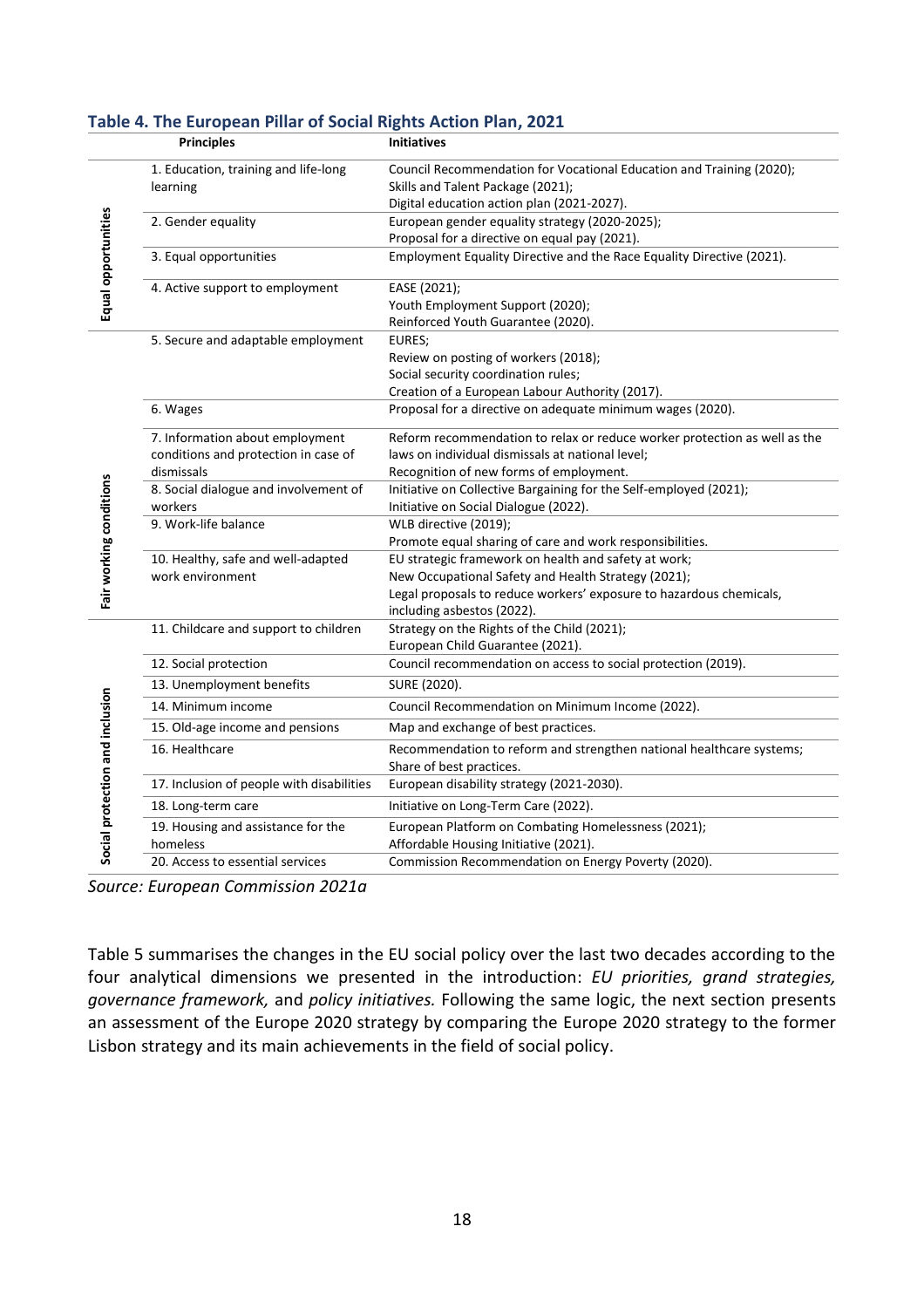| Grand<br>strategies | <b>EU</b> priorities                            | <b>Social Governance</b><br><b>Framework</b> | <b>Policy initiatives</b>                                 |
|---------------------|-------------------------------------------------|----------------------------------------------|-----------------------------------------------------------|
| Lisbon strategy     | "Knowledge-based                                |                                              | Leaken indicators (2001);                                 |
| $(2000-2010)$       | economy"                                        | Social OMC(s)                                | Action Program to Combat Poverty and                      |
|                     | 4 EU Common Objectives                          |                                              | Social Exclusion (2002-2006);<br>Active Inclusion (2009). |
|                     | 24 Integrated Guidelines for<br>Growth and Jobs |                                              |                                                           |
| Europe 2020         | "Smart, Sustainable and                         |                                              | Social Investment (2013);                                 |
| (2010-2020)         | Inclusive Growth"                               |                                              | Youth Guarantee (2013);                                   |
|                     |                                                 | European                                     | EPSR (2017);                                              |
|                     | 10 Integrated Guidelines                        | Semester                                     | Directive WLB (2019);                                     |
|                     |                                                 |                                              | SURE (2020);                                              |
|                     | 5 headline targets                              |                                              | Proposal Minimum Wage Directive (2020);                   |
|                     |                                                 |                                              | Action Plan (2021);                                       |
|                     |                                                 |                                              | Child Guarantee (2021);                                   |
|                     |                                                 |                                              | Proposal for Council Recommendation on                    |
|                     |                                                 |                                              | MIS in 2022 (2021).                                       |

#### **Table 5. Overall architecture of EU social policy (2000-2020)**

*Source: Authors' elaboration*

# <span id="page-18-0"></span>**7. Assessing EU's social dimension in the last two decades**

As anticipated in the Introduction, the second part of the report reviews the main achievements of the most recent EU grand strategies, namely the Lisbon strategy and Europe 2020, in the field of social policy. To this end, this section provides a comprehensive discussion of recent scholarship along the four analytical dimensions.

#### <span id="page-18-1"></span>7.1. Assessment of the social dimension of the Lisbon strategy

The Lisbon strategy emerged in a scenario of mounting economic and social pressures and political reshuffling (Natali, 2009). From an economic perspective, the Lisbon strategy aimed to represent a way out from long-term economic stagnation and problems with labour market inefficiency (Begg, 2008) while, from a political point of view, the rise of left-centre governments in the majority of MS increased the relevance of issues linked to unemployment and social exclusion (Pochet 2006). Moreover, the active role of smaller MS (i.e. Portugal) and the recent integration of Scandinavian countries (i.e. Sweden and Finland in 1995) contributed to steer the EU plan agreed upon at Lisbon (de la Porte *et al.*, 2001).

Overall, the Lisbon strategy set a turning point in EU's socio-economic governance (Armstrong *et al.*, 2008; Marlier and Natali, 2010). In particular, it was innovative in two main respects:

- First, it gave a long-term perspective, namely a ten-year *strategy*, to enhance economic competitiveness and face unemployment issues. During Lisbon I economic growth, employment and social cohesion were at the centre of EU priorities as they mutually reinforced each other to reach a new sustainable EU growth model. However, Lisbon II shifted the attention towards macroeconomic balance and the social dimension was downgraded.
- Second, it brought about a *new governance framework* in the social sphere, i.e. the social OMC, based on MS cooperation and mutual learning. The Social OMC introduced non-binding "soft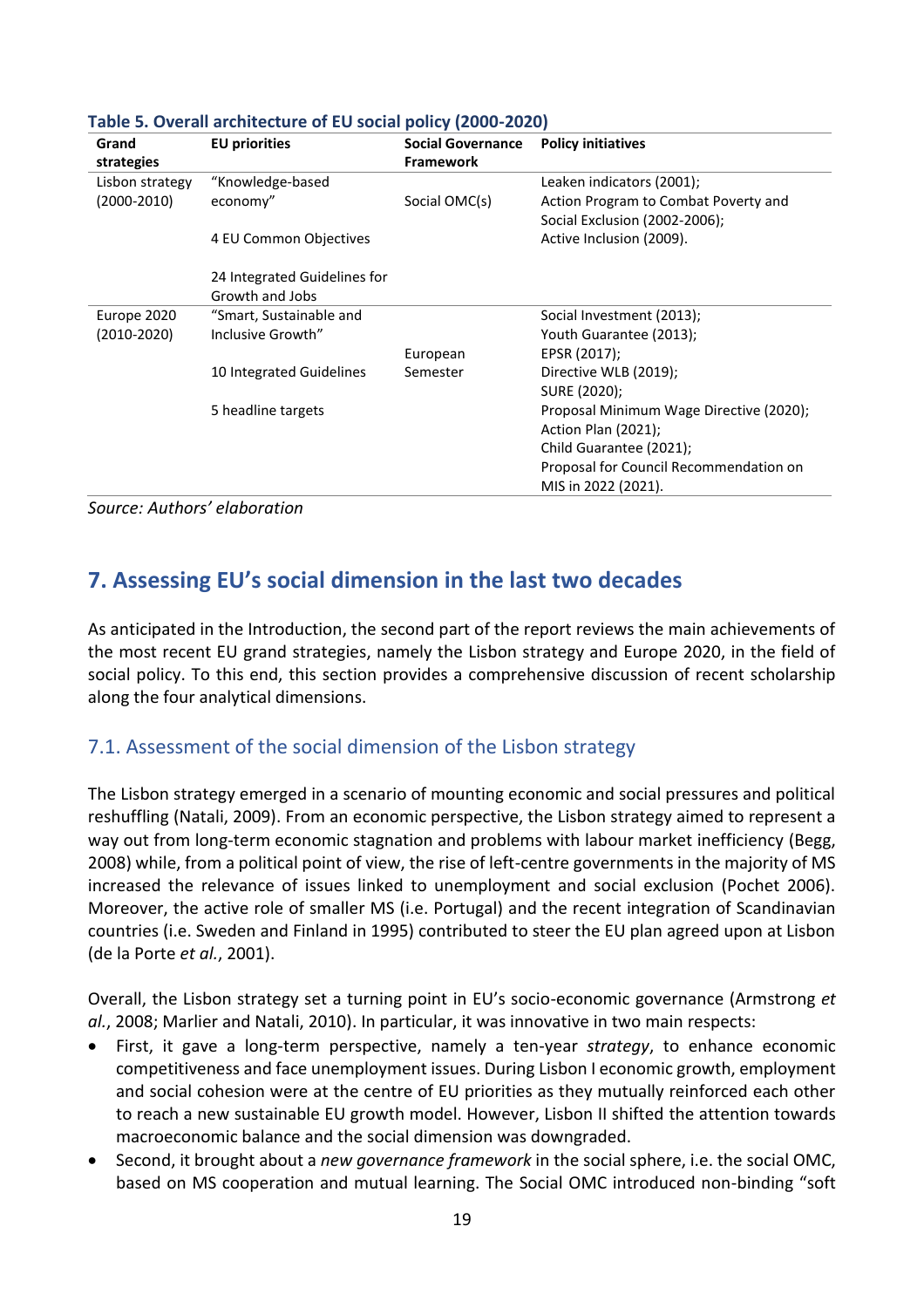law" mechanisms to accompany legal instruments, such as directives and regulations. Additionally, it enhanced the interaction between public and private actors, while leaving policy choices in the social field in the hands of MS, according to the subsidiarity principle<sup>2</sup>. Finally, the Social OMC contributed to create an inclusive participatory approach towards policy decisions at the EU level (Kohler-Koch and Rittberger, 2006).

What is the scholarly position on the Lisbon strategy? Actually, when looking at the *grand strategy* in the social sphere, the debate is very much divided between Lisbon I and Lisbon II. Initially, several scholars positively welcomed the Lisbon strategy as a promising step towards better EU socioeconomic performance and a legitimization of the EU integration process. That is, it was seen as a 'fundamental transformation' of the EU project (Armstrong *et al.*, 2008). In this view, the Lisbon strategy emerged as a first attempt to deal with long-standing socio-economic issues in MS. The rise of center-left governments and the increasing active role of peripheral MS contributed to the launch of the Strategy and the definition of its objectives in the social sphere. More specifically, the Lisbon strategy represented a compromise between the economic founding ideas of the EU project, on the one hand, and the need for more policy reforms towards a European social model, on the other hand. It thus represented in many respects a decisive step in the EU approach to social and economic development (Marlier and Natali, 2010).

Yet, after an initial positive and ambitious moment, the Lisbon strategy and the OMC have received strong criticism. In 2004, the European Council established the High-Level Group chaired by Wim Kok to carry out an independent mid-term review on the results of the Lisbon Strategy. It emerged that the Lisbon Strategy was insufficiently focused, as it was "about everything and thus about nothing", and "too many targets will be seriously missed" (Kok, 2004). According to the Kok report, the OMC failed to attain the expectations set with the Lisbon strategy and thus was in need of more "naming, shaming and faming" mechanisms to achieve its objectives in the social sphere (Kok, 2004, p. 43).

Similarly, for what concerns the *governance mode*, the debate over the appraisal of the OMC is divided across scholars. On the one hand, some recognized the role of the OMC in raising the *salience* of national employment and social inclusion policies in many MS (Armstrong *et al.*, 2008). In fact, according to these scholars the introduction of new concepts (i.e. social inclusion) in the national debate changed policy thinking (Tucker, 2003), creating a more 'consensus oriented process of policy-making' in the field of social policy (Jacobsson and Vifell, 2003) and favouring policy changes through mutual learning across MS (de la Porte and Pochet, 2004). On the other hand, the OMC was largely criticised for failing to promote stronger economic and social performance in the EU (Creel *et al.*, 2005), uneven participation of stakeholders in the EU coordination of employment and social policies (de la Porte and Pochet, 2005), as well as limited influence of social partners and civil society organizations on policy change, at both national and EU level (Kröger, 2008).

As for social *policy initiatives*, they were indeed quite limited in the Lisbon decade (Table 5 above).

<sup>&</sup>lt;sup>2</sup> The principle of subsidiarity is defined in Article [5](http://publications.europa.eu/resource/celex/12016M005) of the Treaty on European Union. It aims to ensure that decisions are taken as closely as possible to the citizen and that constant checks are made to verify that action at EU level is justified in light of the possibilities available at national, regional or local level.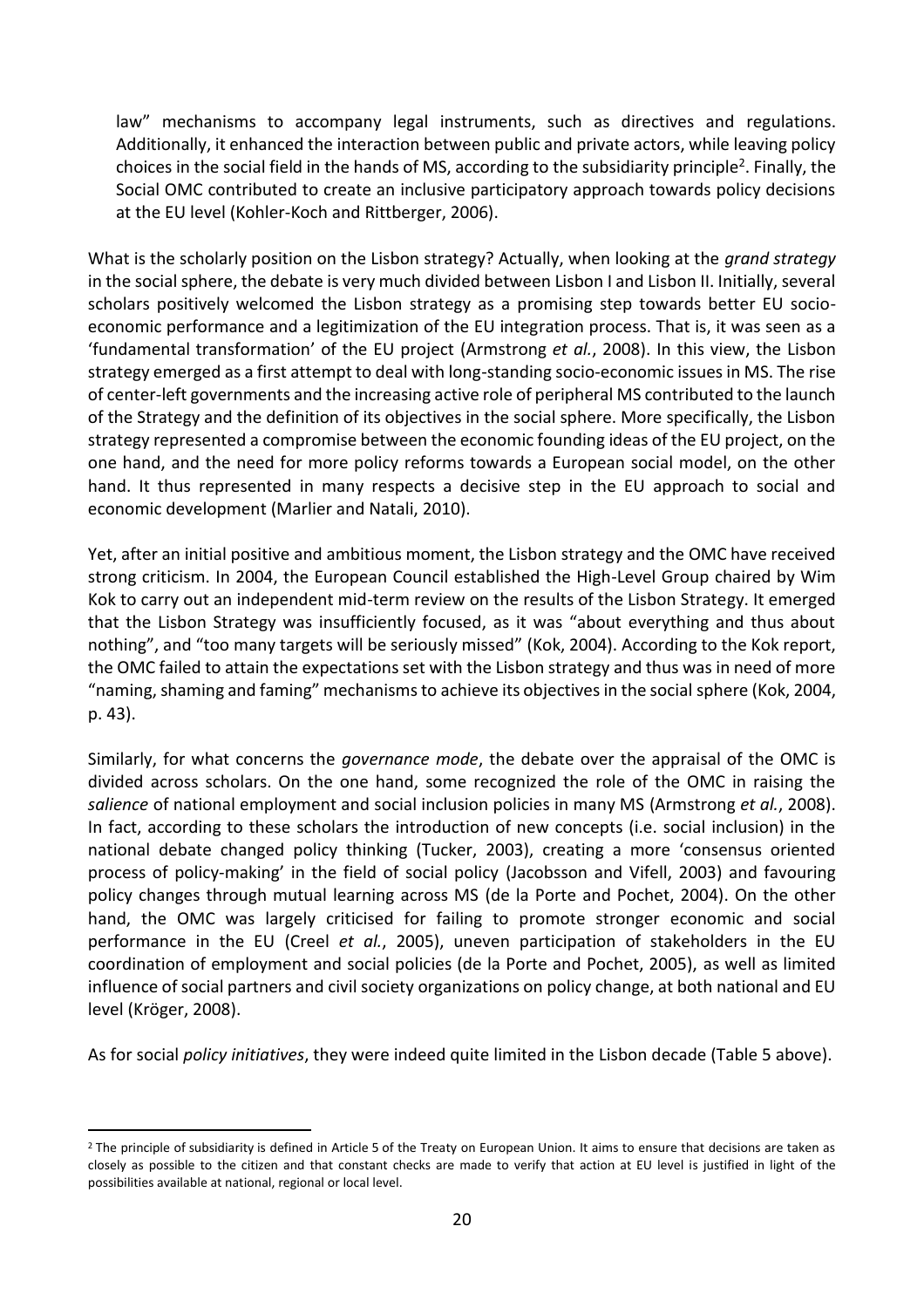## <span id="page-20-0"></span>7.2. The EU 2020 strategy: missed target(s)… established comprehensive rights (better, principles)

The social dimension of the Europe 2020 strategy initially prompted diversified  $-$  as well as contrasting – responses among interested scholars.

On the one hand, several contributions pointed at the novelties and the strengthening of the EU' social dimension compared to the Lisbon decade. Especially in the field of anti-poverty policies, the new overarching strategy marked a major discontinuity vis-à-vis the Social OMC of the Lisbon phase (2000–10) by replacing the vague objective of 'eradicating poverty', included in the former Lisbon Strategy, with the possibly less ambitious but more realistic and potentially more incisive quantified poverty target. Lifting at least 20 million people out of poverty and social exclusion by 2020 was, in fact, one of the five targets as well as the main social innovation of Europe 2020. Moreover, in order to reach the quantified poverty target, a new flagship initiative, the 'European Platform against Poverty and Social Exclusion', was also launched, and a key link between the new strategy and European funds was introduced: in the 2014–20 multi-annual financial framework, Member States (MS) were actually required to allocate at least 20 per cent of European Social Fund's resources to combating poverty. As a result of these novelties, as argued by Jessoula and Madama (2018), the Europe 2020 institutional framework might potentially entail a quantum leap for EU's action in antipoverty policies or, to put it differently, the fight against poverty and social exclusion could be given 'a chance' in the Europe 2020 framework.

However, other contributions cast doubts on the potential and the effectiveness of the new strategy – and more generally the EU project – in pursuing social goals. They highlighted at least three main weaknesses. First, some inconsistencies related to the selection of quantitative indicators in the field of poverty and social exclusion (Pochet, 2010; Copeland and Daly, 2012; 2014; Armstrong, 2012; Peña-Casas, 2012). Second, the disregard in the overall strategy for two key policy fields which had been at the core of the social dimension in the Lisbon decade - pensions and health care – jointly with the initial uncertainties regarding the social governance framework and the fate of the social-OMC. Third, in the early years of Europe 2020 (i.e. 2010–2012), the social dimension of the EU's overarching strategy was largely displaced by the narrow focus on financial stability, economic recovery and related austerity measures.

An overall assessment of the strategy is well beyond the scope of this working paper (cf. EMCO and SPC, 2019); however, at least with respect to its main targets, an assessment of the *substantial effects* of the Europe 2020 strategy in the social sphere points in the following directions.

In terms of *outcomes*, although the EU achieved an employment rate of 73.1 per cent in 2019 [\(Eurostat online\)](https://ec.europa.eu/eurostat/statistics-explained/index.php?title=Employment_-_annual_statistics#employment_down_compared_to_2019) which is very close to the Europe 2020 target of 75 per cent, unemployment and economic inactivity remained very high in some countries, especially among vulnerable groups (women, low-skilled, young people and migrants). Also, in the field of poverty and social exclusion, there has been a very limited progress along several dimensions (cf. Bouget *et al.*, 2015; Frazer and Marlier 2016) and especially towards the target which seems, in fact, unreachable (cf. [Eurostat](https://ec.europa.eu/eurostat/statistics-explained/index.php?title=Archive:Europe_2020_indicators_-_poverty_and_social_exclusion&oldid=394836)  [online\)](https://ec.europa.eu/eurostat/statistics-explained/index.php?title=Archive:Europe_2020_indicators_-_poverty_and_social_exclusion&oldid=394836). The latest Eurostat figures show that, in 2019, there were 107.5 million Europeans at risk of poverty or social exclusion, representing 21.4 per cent of the population: a considerable reduction from the peak of 123 million in 2012 and around 8.5 million fewer individuals than in 2008, taken as the reference year when the strategy was designed, but still far from the original objective of a reduction of 20 million.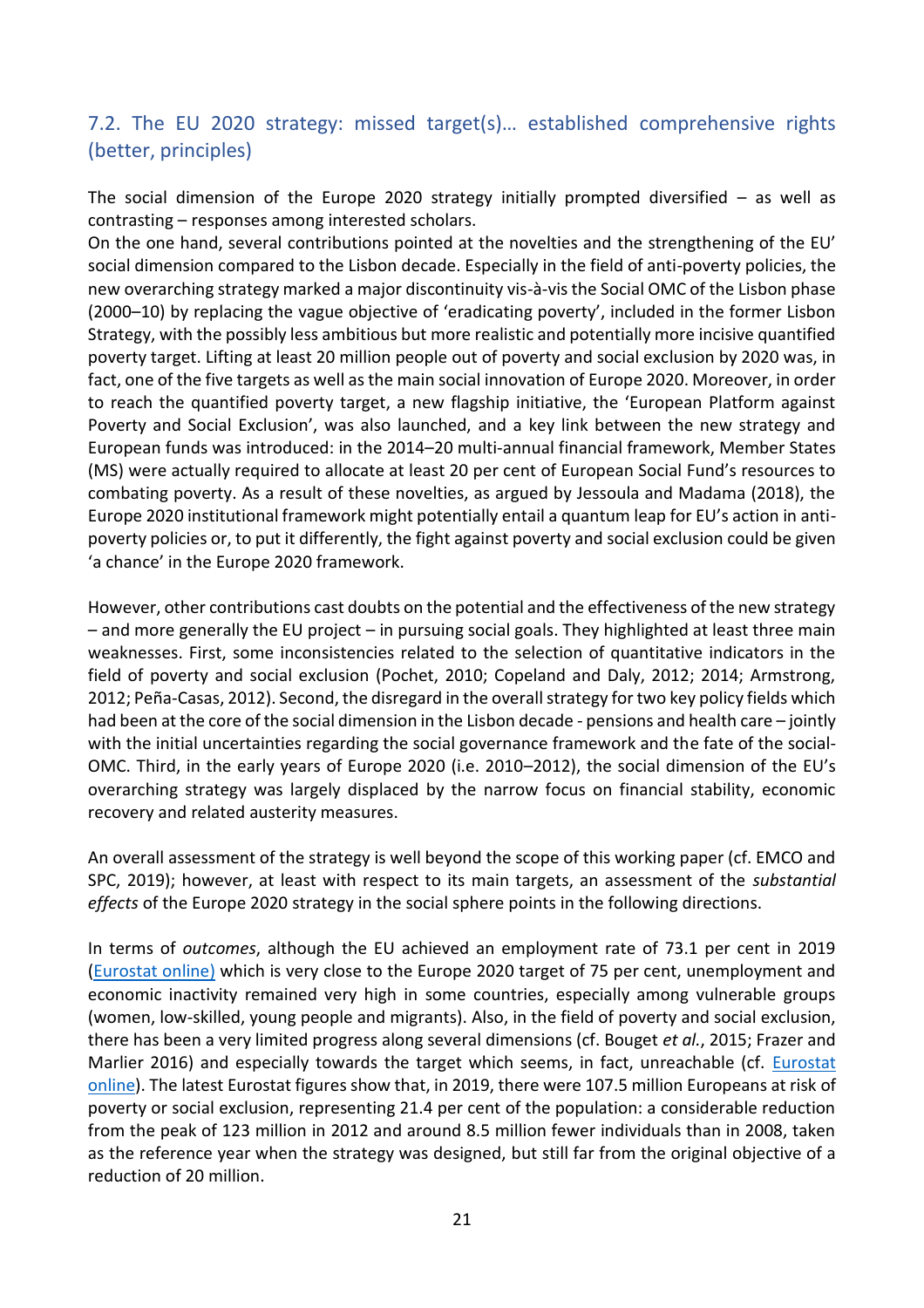Despite this negative assessment in terms of outcomes, Jessoula and Madama (2018) argued that the launch of the Europe 2020 strategy remarkably increased the *political salience* of the poverty issue both at the national and the supranational level. However, their comparative findings in six selected EU countries showed that the setting of the quantitative poverty target and subsequent implementation of the strategy led to the emergence of two distinct 'worlds' among EU's MS. In some countries – Germany, Sweden, and the UK – the launch of Europe 2020 prompted a lively reaction by national governments aimed at tackling supranational 'intrusion' in domestic social policy-making: in fact, the inclusion of the poverty target among the five main Europe 2020 quantitative objectives was actually perceived to have the potential of greatly increasing the visibility of the issue at the supranational level, thus legitimizing further interference by European institutions in domestic anti-poverty agendas. "Here, claims about the *defence of national 'social' sovereignty* went in parallel with the domestic reframing and reinterpretation of the EU anti-poverty target in accordance with country specific approaches as well as governments' orientations to combat poverty and social exclusion" (Jessoula and Madama 2018, p. 188). Differently, in countries like Belgium, Italy, and Poland, the Europe 2020 strategy produced the most relevant substantive effects in terms of increased salience of both the poverty issue, and anti-poverty policies as well, when compared to NAPs/Incl. in the OMC framework.

#### *Strengthening the social dimension: the EPSR*

In the assessment of the Europe 2020 strategy, it is also important to single out that the launch of the EPSR represented a major shift in EU priorities and governance framework in the social sphere. As many scholars argued, the EPSR acted as a 'game changer' towards the revival of EU's social dimension (Vanhercke *et al.,* 2018; 2020; Pochet, 2020; Garben, 2020). Although these scholars acknowledge that the Pillar's motivation remains within the paradigm of economic growth, they also agree that this flagship initiative rebalanced the EU social and economic dimensions. For instance, Sabato and Corti (2018) saw the Pillar as a more assertive policy framework emphasizing the notion of social rights as compared to efficiency and fiscal sustainability. In a similar vein, Vanhercke *et al.* (2018) argued that the launch of the EPSR and its Action Plan put forward legislative proposals with social content, leading to a revival of directive proposals in the field of employment, social protection, work-life balance, childcare, and healthcare.

In addition to this revitalization of the EU social policy agenda, scholars pointed to an empowerment of social actors. Although a gradual emergence of a multilevel open stakeholder mobilisation aimed at strengthening the social dimension of the EU may be detected since the launch of the Europe 2020 strategy (Agostini *et al.,* 2013), according to Vanhercke (2020) the EPSR created real opportunities for the social actors to be more closely involved in the governance of the European Semester and to further "socialize" the next EU grand strategy. Similarly, Vesan and Corti (2019) argued that, since the announcement of the Pillar, the Commission promoted greater stakeholder involvement, organizing broad public consultation.

Sabato and Corti (2018) push the argument further, seeing the Pillar as a truly 'political' instrument, in contrast to previous, mostly 'technical' EU social policy frameworks such as the Social OMC and the SIP. They explain this 'political turn' of the Pillar referring to its political context, development, endorsement and its rights-based language. Regarding the political context, the authors argue that the Pillar was launched in a post-crisis context characterized by the prevalence of austerity-oriented structural reforms, rise of nationalism and Brexit vote. In this context, as noted by Garben (2020),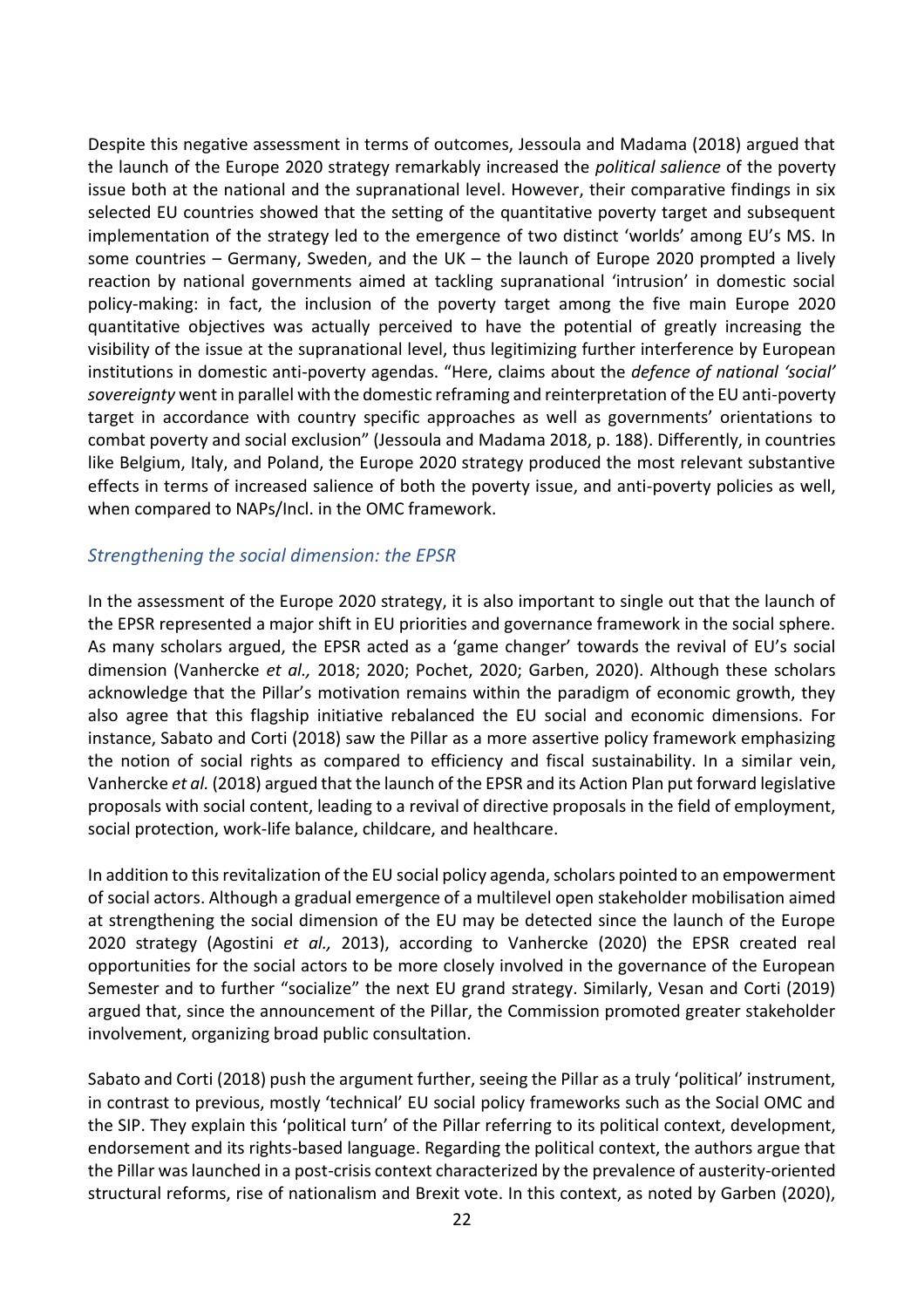the EPSR was seen as a suitable political platform to 'rebuild Europe's social credentials' (see also Pochet, 2020). With regards to governance mode, the authors argue that in contrast to previous social policy frameworks, the Pillar was subject to broad public consultation, allowing for active involvement of social actors during both the consultation and implementation stages of the Pillar (Sabato and Corti, 2018). Additionally, the Pillar was endorsed and proclaimed by a wide range of institutional and political actors such as the European Commission, the European Parliament and national governments in the Council (ibid, p. 59). Finally, with the introduction of the EPSR, the authors point to a shift in the approach to social policy, moving from a productive 'factor-based' narrative towards a 'rights-based' language. In this regard, Vanhercke *et al.* (2020) added that 'rights' can be understood as sources of power, and power is one of the key ingredients of politics.

## <span id="page-22-0"></span>7.3. The Semester as key governance framework: strengths and limits of a "socialized" process

After a weak start on the identification of the proper governance instrument to accompany the Europe 2020 strategy, it turned out clear that a new institutional and governance framework, i.e. the European 'Semester', was set to promote a stronger socioeconomic coordination via more effective integration (at least on paper) between social and well established financial-economic policies. Nowadays, the literature is divided on the assessment of the European Semester as the appropriate governance framework to fulfil the goals set with the Europe 2020 strategy.

On the one hand, scholars point to i) increasing socialization of the Semester; ii) enforcing mechanisms of mutual learning and upward convergences across MS; ii) expansion of policy instruments in the field of social policy. With regards to the first aspect, many scholars supported the thesis of a gradual "socialization" of the Semester, meaning that there has been a growing emphasis on social objectives and an enhanced role for social actors in the EU cycle of the process ( Zeitlin and Vanhercke, 2015; 2017; Verdun and Zeitlin, 2018). Building on a similar logic, Verdun and Zeitlin (2018) argued that, even though the Semester involves no legal transfer of sovereignty from the MS to the EU level, it has given EU institutions a more visible and authoritative role in monitoring, evaluating and guiding national policies. Similarly, Vanhercke *et al.* (2021) concluded that the European Semester has fostered mutual learning and upward convergence across MS in the field of social policy. Also, they showed that in the most recent Semester cycles (2018–2019), the socialization of the Semester was characterized by an increase in social protection recommendations (Vesan *et al*., 2021), and Bekker (2018) observed an increase in the number of CSRs in the field of employment and social policies over the years. However, according to Miró (2020), this has occurred in a context of progressive flexibilization of the EU fiscal framework, which culminated in the temporary relaxation of SGP rules after the outbreak of the Covid-19 crisis. Overall, according to these scholars, the European Semester has contributed to increase attention on the social dimension and promote upward social convergence among MS, thus leading to more balanced mix between social investment and social protection prescriptions, on the one hand, and economic integration, on the other.

However, according to many scholars, the creation of the Semester has also produced some limitations (Crespy and Schmidt, 2017; Dawson, 2018; Costamagna, 2018; Jordan *et al*., 2020). First, this literature argued that the Semester has deepened the EU influence on national social and employment policies, shifting competencies in the social policy field from MS to the EU institutions. In the absence of a strong democratic legitimacy, a shift in the competencies from national to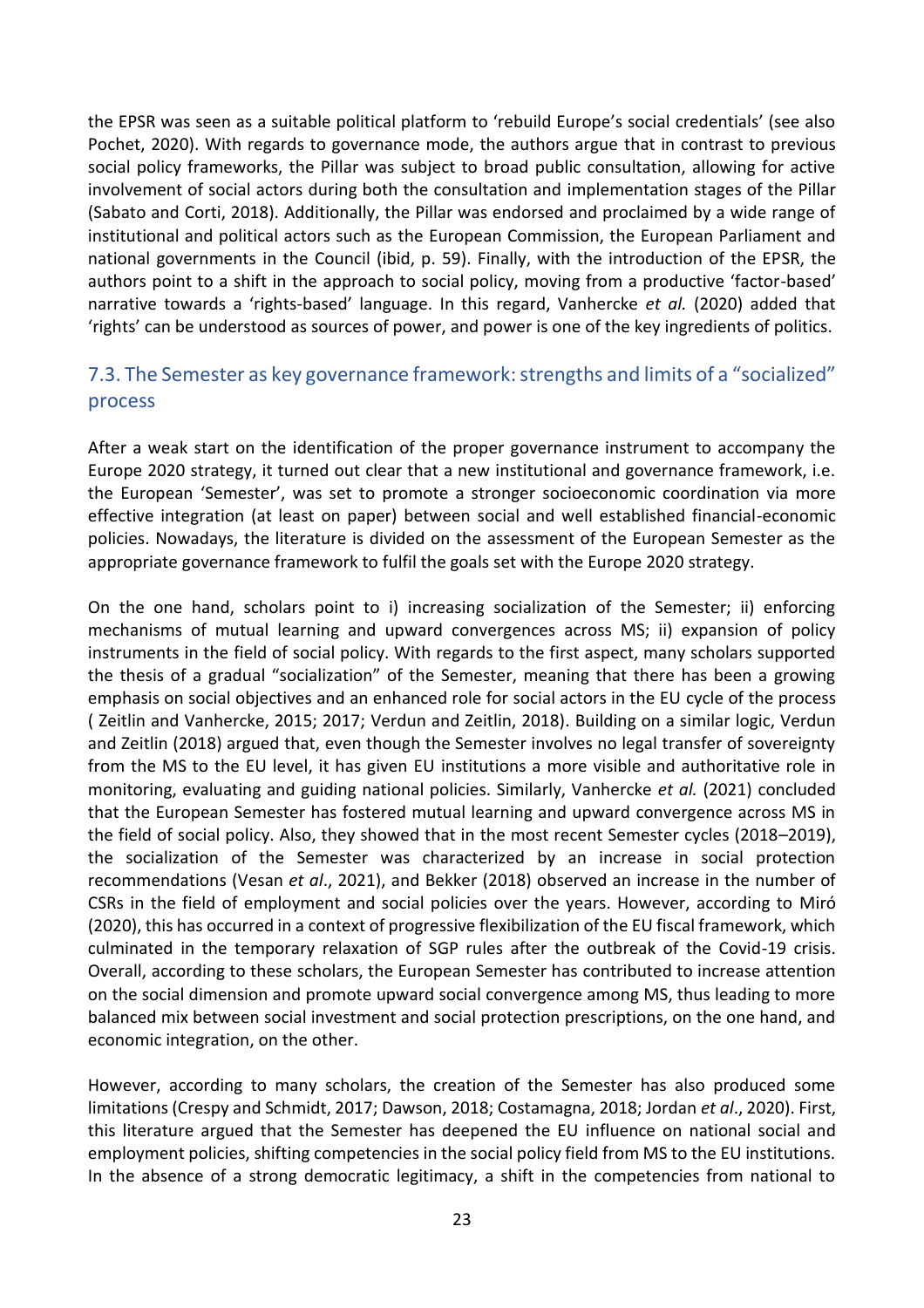supranational levels have generated political reactions and hindered the stability of the EU itself. Second, contrary to the optimistic view, some observers argued that the Semester has reinforced the subordination of social goals to the imperatives of economic competitiveness and fiscal discipline at the EU level (Dawson, 2018; Costamagna, 2018; Jordan *et al.,* 2020). These scholars pointed to the prevalence of austerity-oriented structural reforms and a limited focus on social policy, especially in the pre-Pillar phase. More specifically, they argued that the new governance framework institutionalized a structural bias towards the domination of economic over social governance.

Overall, in the context of economic pressures and political reshuffling, the Semester has thus institutionalised the EU's less prescriptive "soft" approach to social policy areas (Vanhercke *et al.,* 2020) compared to the economic field. Many observers, in particular, raised some concerns about the effectiveness of "soft" policy coordination claiming that its success ultimately rests on the national governments' willingness to implement EU recommendations in the social field (cf. Vanhercke *et al.,* 2020; Brooks *et al.,* 2021; Raitano *et al.,* 2021). In an analysis of CSRs in the social policy field, Copeland and Daly (2014) argued that, although there has been an increase in the proliferation of CSRs in the social policy field, they still rest on a voluntary action and they hardly produced binding commitments. The 2019 EMCO and SPC drew similar conclusions by showing that relatively few CSRs are considered to be "fully" implemented  $-5$  per cent in the areas of employment and social policies – with most implementation considered to be either substantial or partial (EMCO and SPC, 2019, p.5).

### 7.4. Beyond "soft" coordination: a revival of EU's social policy initiatives

In earlier sections we have documented the shift towards a "more Social Europe" and the role of the Semester in the increasing emphasis on social objectives (Zeitlin and Vanhercke 2018). What were the consequences in terms of policy initiatives? Also, to what extent did the new policy initiatives strengthening the EU social dimension and push for upward converge across MS?

In order to have a better assessment of the Europe 2020 strategy in reference to the policy initiatives, it is important to divide Europe2020 in a pre- and post-Pillar phase. Before the launch of the Pillar, in fact, the bulk of the policy initiatives was mostly embedded in the European Semester.

In the Semester, the Europe 2020 strategy combined supranational "hard" quantitative targets with "soft-law" mechanisms (Jessoula and Madama, 2018). In this phase, as mentioned above, the European Commission adopted two policy initiatives, namely the Social Investment Package (SIP) in February 2013 and the Commission Recommendation establishing the Youth Guarantee in April 2013. Since these policy initiatives were mostly linked to the European Semester, this led to policy coordination and mutual learning rather than to radical changes and binding commitments for MS.

With the launch of the EPSR in 2017 though, there has been a change in the nature of policy initiatives in the field of healthcare, social inclusion and poverty. In line with the twenty principles set by the EPSR, there was a series of "hard" initiatives that paved way for a stronger EU social dimension. First, in 2017 the Commission adopted the proposal for directive on the work-life balance (WLD) (Principle 9), and in 2018 the EU also intervened in social services and social protection with the Council Recommendation to improve access to social protection for workers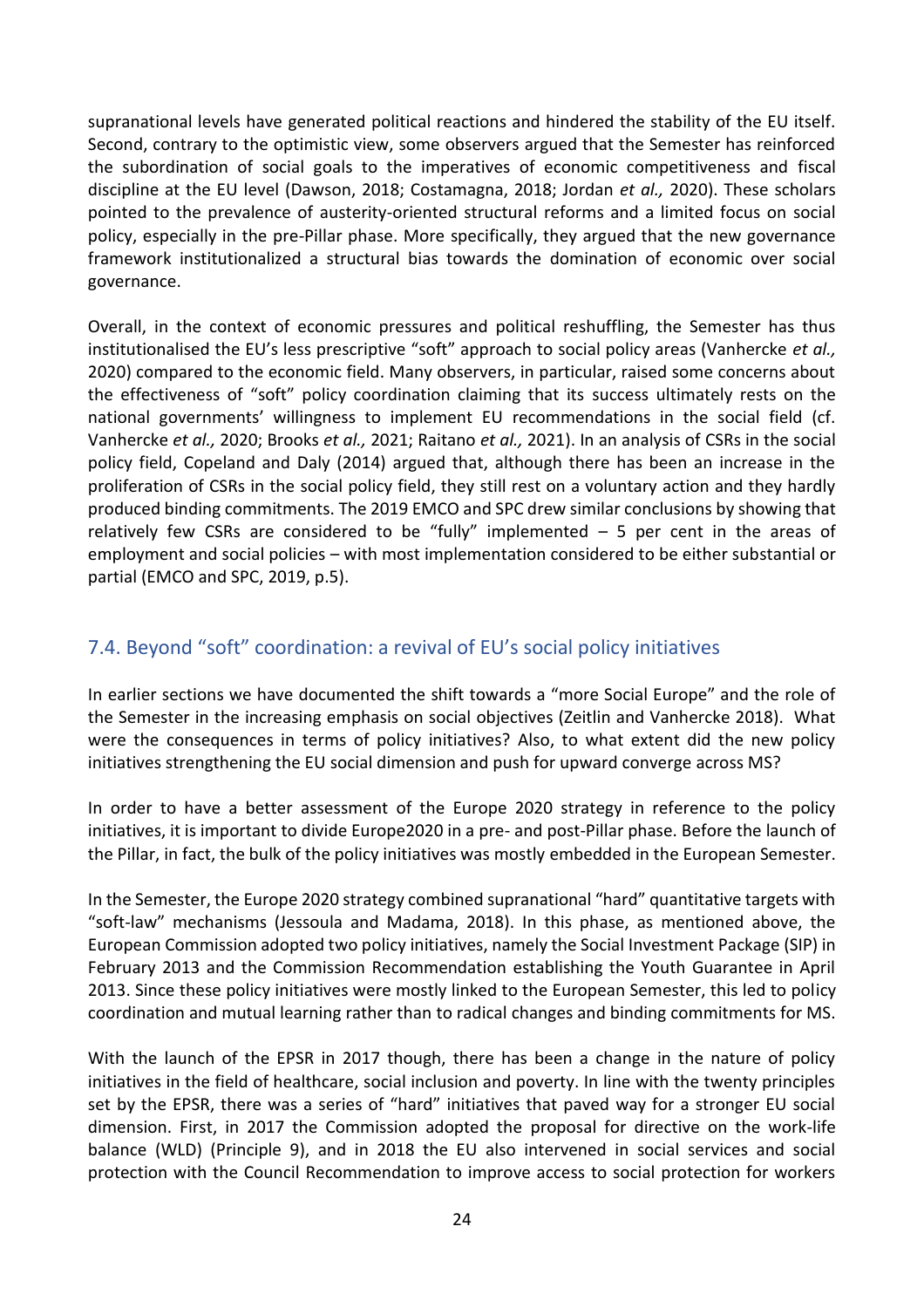and self-employed (Principle 9) and the EU Parliament and the Council Directive concerning access to social services for posted workers.

Moreover, over the last two years, the new Commission under the presidency of Ursula Von den Leyden, has pushed for more binding and hard initiatives in the field of unemployment (Principle 13), childcare (Principle 11) and education (Principle 1). More recently, instead, the Pillar gave momentum to other two important initiatives, namely a proposal for Council Recommendation on minimum income (Principle 14) and the proposal for an EU Directive on adequate minimum wages (Principle 6).

One of the most important triggers of such change was the changing composition of the European Commission, in 2015 and in 2019, which highlighted the non-binding nature of the Semester in the social sphere and contributed to promote a series of new policy instruments and initiatives in the latter field. In particular, Vesan and Pansardi (2021) and Vesan *et al.* (2021) argued that the European Commission played an entrepreneurship role in the shift from "soft" mechanisms to the proliferation of "hard" policy initiatives. By comparing the speeches of two European Commission Presidents – Barroso and Junker – these authors provided clear evidence of a change in the configuration of the social policy discourse, which was reflected in a move from the socialretrenchment language (Barroso) to a rights-based language (Junker). Additionally, the Juncker Commission's entrepreneurial activity was also clear in the re-organization of the tasks within DG EMPL and DG ECFIN and the adoption of a new monitoring tool such as the EPSR Social Scoreboard. These entrepreneurial activities contributed to open a window of opportunity towards the reinforcement and consolidation of the EU social dimension.

Overall, while during the pre-Pillar phase policy initiatives were mostly embedded in the Semester and directed to "soft" mechanisms of policy coordination and mutual learning, the EPSR and more recently its Action Plan have contributed to the proliferation of "hard" initiatives in the field of social protection.

# **8. Conclusions**

This report highlights the major steps undertaken towards the construction of a European social dimension. To this end, the report disentangles key social policy developments since the launch of the EU project in 1950s. However, particular attention is devoted to major innovations in the social sphere at the EU level in the last two decades. Overall, the report builds on four dimensions: *EU priorities, grand strategies, governance mode* and *policy initiatives*. Following these fourfold layers of analysis, it is possible to identify three changes in the construction of an EU social dimension.

First, when looking at *grand strategies* and related *priorities*, the overall set of ideas in the social field has changed from Lisbon to the Europe 2020 strategy. More specifically, during Lisbon I economic, employment and social cohesion were mutually reinforcing in order to reach a new sustainable EU growth model; by contrast, during Lisbon II the bulk of the attention shifted toward macroeconomic balance and the social dimension was downgraded. The launch of Europe 2020 reaffirmed the *EU propriety* of social policy in the EU project, and especially the definition of "hard" quantitative targets restored stronger emphasis on employment, poverty and social inclusion.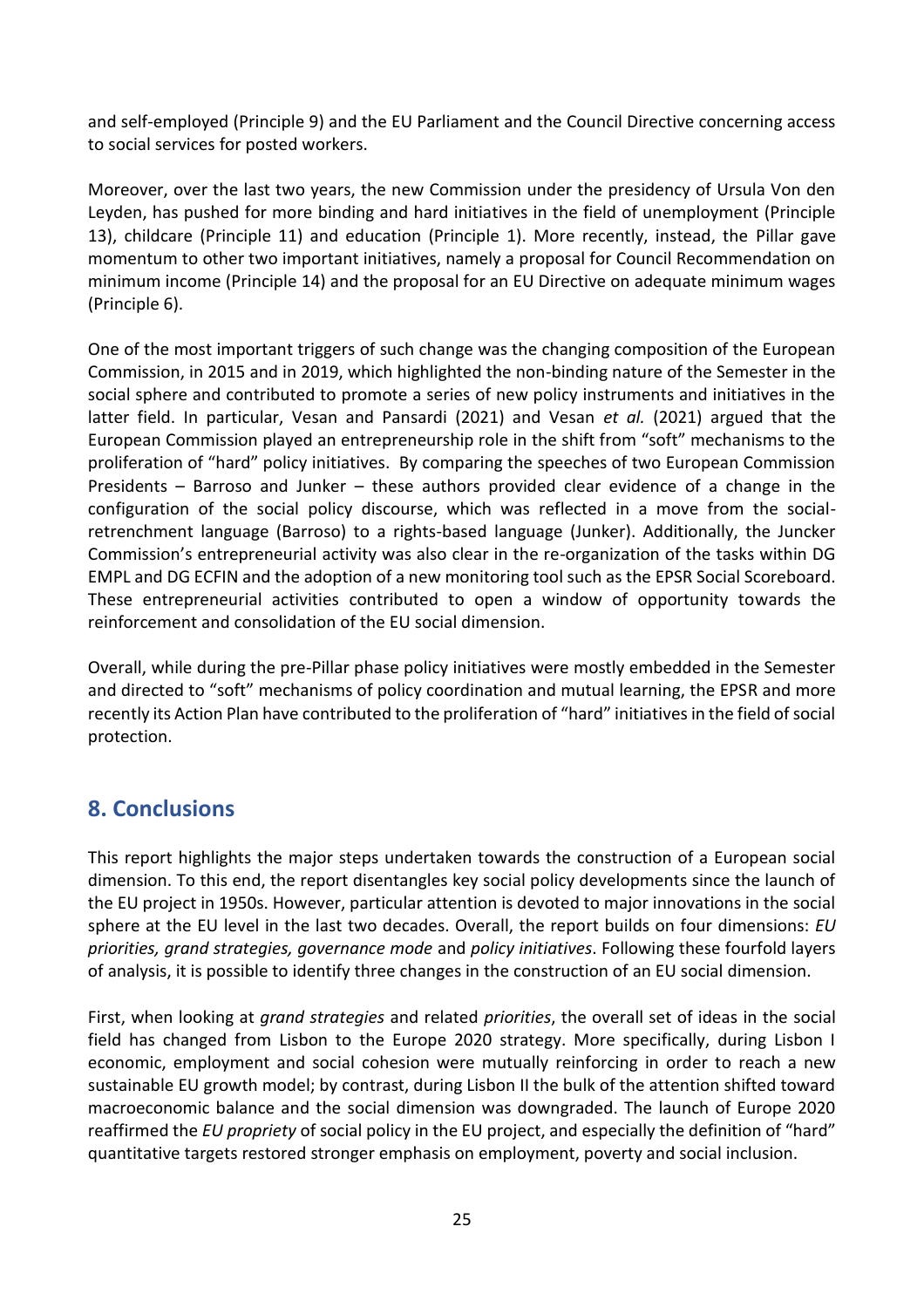An important step in the construction of a "social Europe" was a change in the *governance mode,* from the Social OMC to the launch of the European Semester and its gradual socialization with Europe 2020. While the Commission pushed a tree-dimensional OMC in Lisbon I into a single instrument in Lisbon II where social inclusion, pension and health/long-term care were streamlined into a Single OMC, the launch of the European Semester with Europe 2020 combined "soft" mechanisms – which had proved to be "ineffective" in promoting social convergence across MS – with "hard" quantitative targets in order to create more binding commitments of EU in the social sphere. Moreover, the gradual socialization of the Semester has given EU institutions a more visible and authoritative role in monitoring, evaluating and guiding national policies, also promoting  $$ according to some scholars – upward social policy convergence across MS and an expansion of policy instruments in the social field.

Last but not least, there has been a change in the nature of *policy initiatives*in the field of healthcare, social inclusion and poverty. In line with the twenty principles set by the EPSR, a series of "hard" initiatives paved the way for a stronger EU social dimension. More specifically, the EPSR gave momentum to a series of policy initiatives in the field of social protection, healthcare, childcare, unemployment, education and poverty and social inclusion. Recently, the launch of the Action Plan represented a step forward in this direction by strengthening the commitment of the EU in adopting new and more binding policy initiatives.

Despite these important achievements in the construction of an EU social dimension, some tensions between MS and EU policymakers still remain. In particular, major events such as the Great Recession, the Brexit referendum and the outburst of the Covid-19 pandemic have unraveled longstanding problems in the institutional arrangements of the EU. According to Ferrera (2017), the Great Recession has revealed all the limits of the asymmetry between a centralized monetary and fiscal governance, on the one hand, and decentralized social protection systems, on the other (ibid, p. 4). That is, the inherited tension between economic and social sphere and the presence of the EU "social deficit" that characterized the integration process during the 1950s-1960s still remains.

In this view, the outburst of the Euro crisis has fostered a tension between the economic space – with the launch of the Six Pack, Two Pack and the Fiscal Compact – and the social sphere leading to a shrunk welfare state from 'semi-sovereign' to 'mini-sovereign' (Ferrera, 2017). However, the Euro crisis did not only exacerbate existing conflicts but also activated new ones. For instance, while strengthening fiscal rules, EMU authorities have seized the power to interfere directly in the domestic welfare budgets when stability rules are violated. This has triggered a new line of conflict between EU institutions and MS over the division of competences and the right sphere of actions. Another line of conflict that has emerged is among MS: a major divide between Nordic and peripheral Member States which is rooted in both economic interests and entrenched cultural worldviews (Ferrera, 2017). In this political tension, the emergence of populist parties all around Europe has contributed to undermine the democratic legitimacy of the EU project.

How would it be possible to overcome such tensions to create a more social and united EU? The literature identifies two potential paths towards a more social EU. First, there is a need to reconcile the political and economic sphere with the social one. To reach such a goal, one of the key challenges of the EU is to rebalance two forces: the logic of closure in the social sphere with the logic of opening in the economic sector (Ferrera, 2017; Vandenbroucke *et al.*, 2017). In other words, there is a need for some sort of equilibrium between the market, national autonomy, democracy and welfare. Second, the notion of solidarity should be put back at the heart of the EU project. A strategy of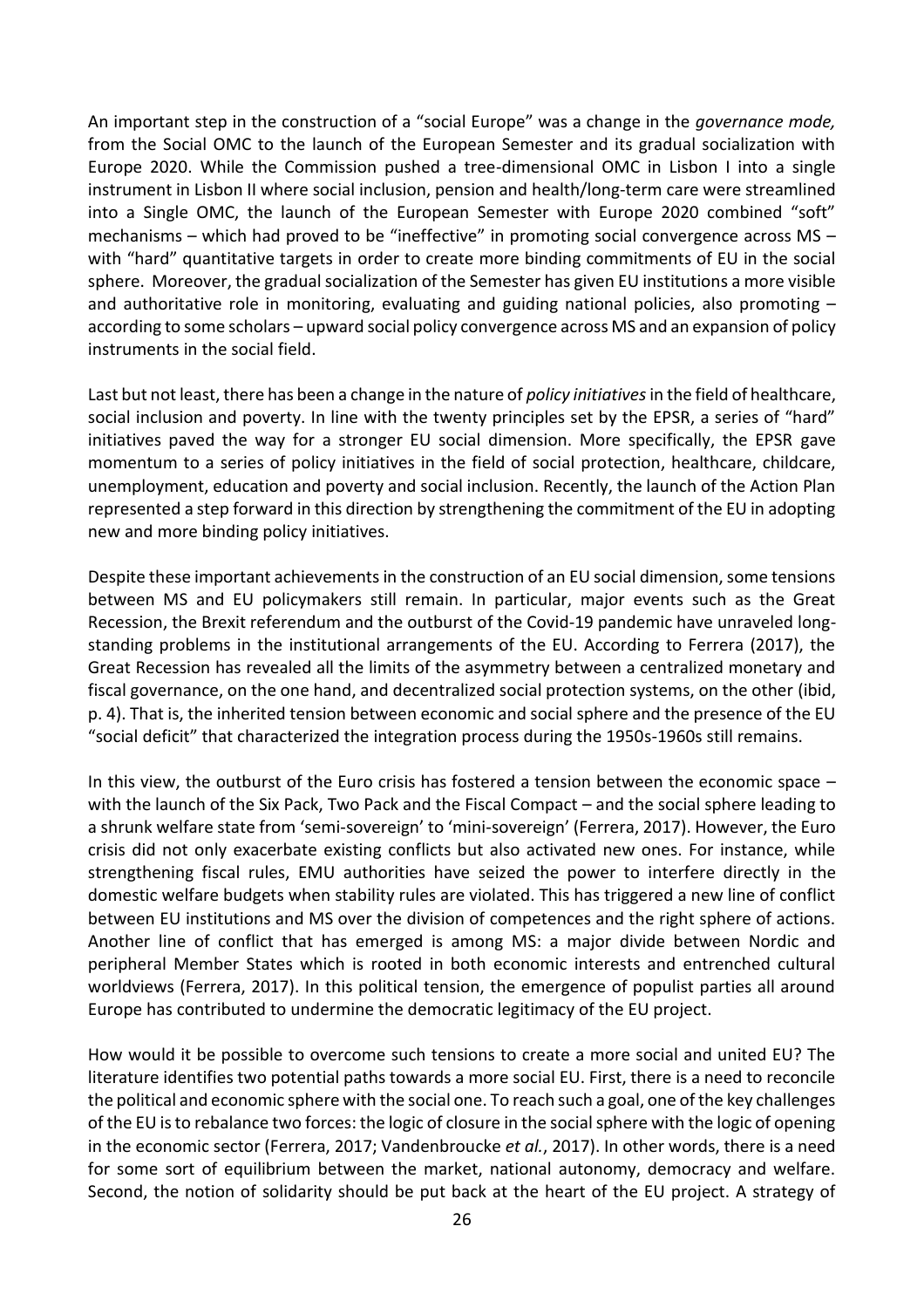reconciliation between the logic of economic opening and stability, on the one hand, and the logic of social closure, on the other hand, requires a coherent framework of pan-European solidarity supported by an adequate and effective narrative (Ferrera, 2017, p. 16). The conceptual and political ambiguity that characterized the EU social debate during the last years has produced more tensions among MS and, thus, the EU social narrative has clearly remained unproductive and inefficient (Ferrera, 2017). Hence, according to Vandenbroucke *et al.* 2017, there is a need to create a socially progressive justification of EU integration and enlargement; thus, the EU should move towards a 'holding environment' where welfare state can prosper. Overall, an agenda for a European Social Union, a union of national welfare states with different historical legacies and institutions (ibid, p.4), should be at the center of EU project.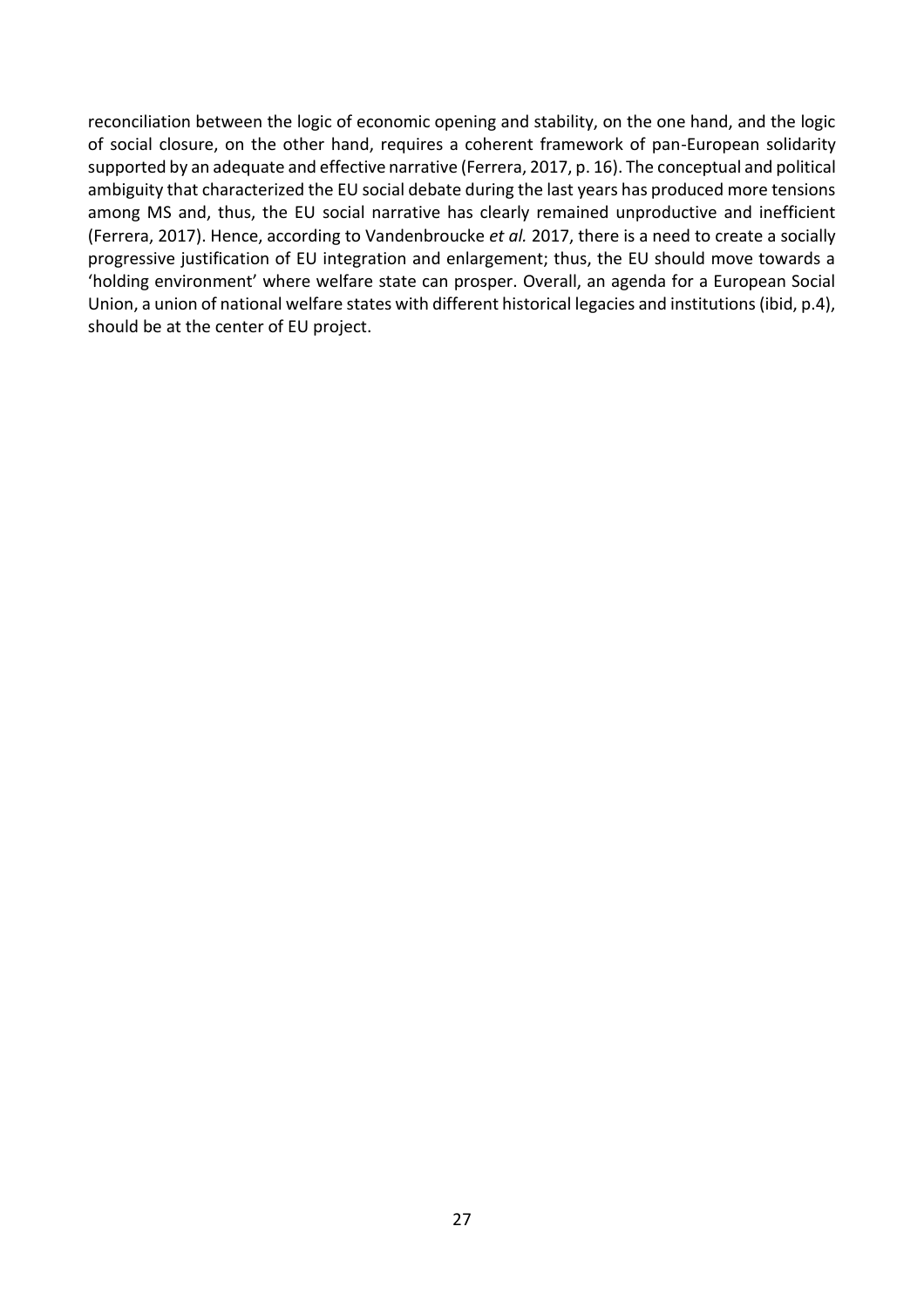## <span id="page-27-0"></span>**References**

Agostini, C., Sabato, S. and Jessoula, M. (2013), "Europe 2020 and the Fight Against Poverty: Searching for Coherence and Effectiveness in Multilevel Policy Arenas", *Working Paper LPF3/13*, Turin, Centro Einaudi.

Anderson and Heins (2021), After the European Elections and the First Wave of Covid-19: Prospects for EU Social Policymaking, In B. Vanhercke, S. Spasova and B. Fronteddu (eds.) *Social Policy in the European Union: State of Play 2020*, Brussels, European Trade Union Institute (ETUI) and European Social Observatory (OSE), pp. 13-32.

Armstrong, K.A. (2010), *Governing Social Inclusion*, Oxford University Press, available at:https://doi.org/10.1093/acprof:oso/9780199278374.001.0001.

Armstrong, K.A. (2012), "EU Social Policy and the Governance Architecture of Europe 2020", *Transfer: European Review of Labour and Research*, Vol. 18 No. 3, pp. 285–300.

Armstrong, K.A., Begg, I. and Zeitlin, J. (2008), "The Open Method of Co-ordination and the Governance of the Lisbon Strategy", *JCMS: Journal of Common Market Studies*, Vol. 46 No. 2, pp. 436–450.

Barcevičius, E., Weishaupt, J.T. and Zeitlin, J. (Eds.). (2014), *Assessing the Open Method of Coordination*, London, Palgrave Macmillan.

Begg, I. (2008), "Is there a Convincing Rationale for the Lisbon Strategy?", *JCMS: Journal of Common Market Studies*, Vol. 46 No. 2, pp. 427–435.

Bekker, S. (2018), "Flexicurity in the European Semester: Still a Relevant Policy Concept?", *Journal of European Public Policy*, Vol. 25 No. 2, pp. 175–192.

Björn, H. (2019) A European Social Semester? The European Pillar of Social Rights in practice, Working Paper 2019-05, ETUI, pp. 1-76

Bouget, D., Frazer, H., Marlier, E., Sabato, S., and Vanhercke, B. (2015), *Social Investment in Europe: A Study of National Policies*, European Social Policy Network (ESPN), Brussels, European Commission.

Brooks, E., de Ruijter, A. and Greer L. Scott (2021), Covid-19 and European Union health policy: from crisis to collective action, in Vanhercke, B., Spasova, S. and Fronteddu, B. (eds), *Social Policy in the European Union: State of Play 2020*, Brussels, ETUI, OSE, pp. 33-52.

Busilacchi, G., Jessoula, M. and Raitano, M. (2009), Il Mac e le politiche pensionistiche: Italia e Europa, *Rivista Italiana delle Politiche Sociali,* 4/2009.

Büchs, M. (2007), *New Governance in European Social Policy*, London, Palgrave Macmillan.

Copeland, P. and Daly, M. (2012), "Varieties of Poverty Reduction Inserting the poverty and Social Exclusion Target into Europe 2020", *Journal of European Social Policy,* Vol. 22 No. 3, pp. 273-287.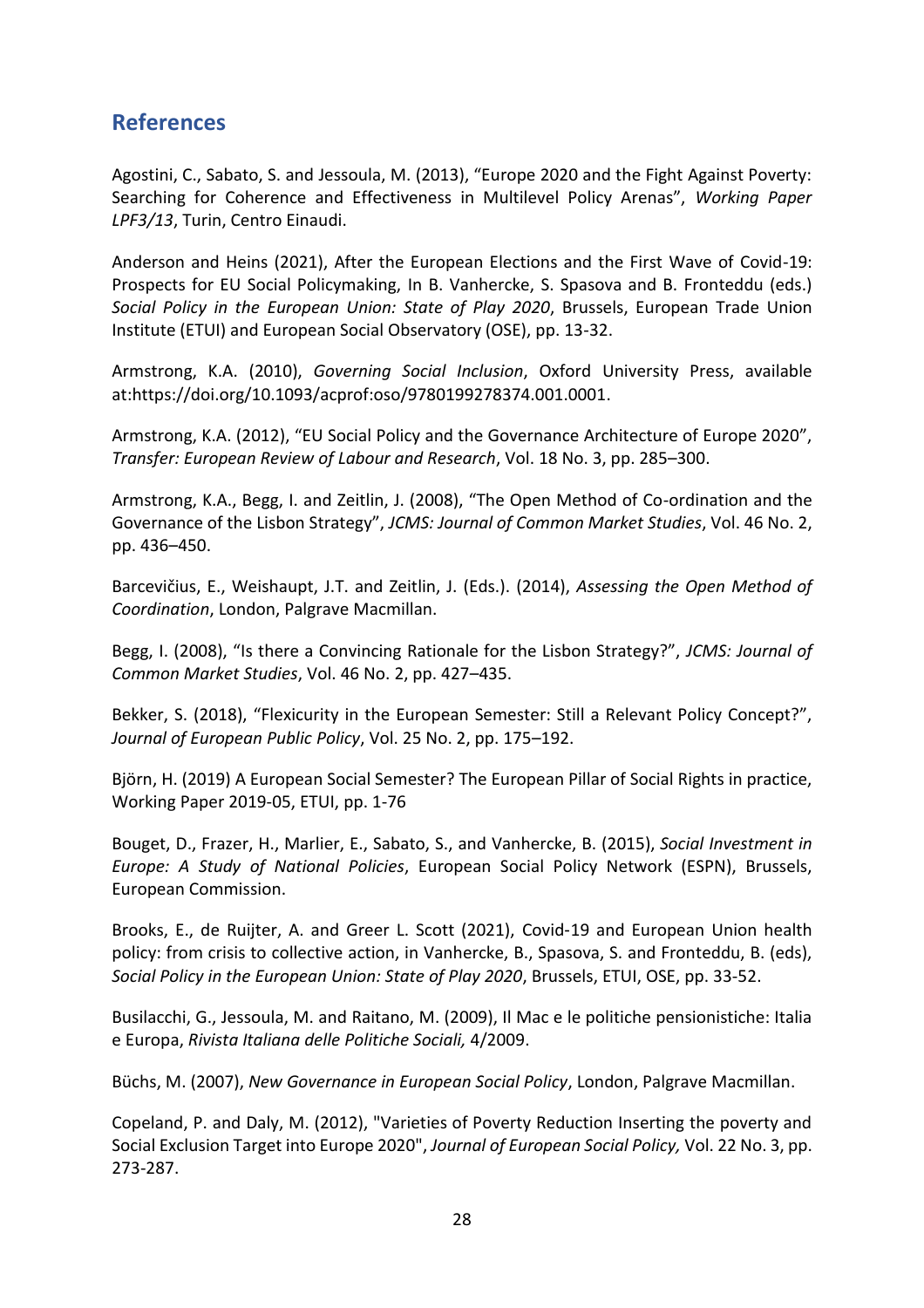Copeland, P. and Daly, M. (2014), "Poverty and Social Policy in Europe 2020: Ungovernable and Ungoverned", *Policy & Politics,* Vol. 42 No. 3, pp. 351-366.

Copeland, P. and Papadimitriou, D. (2012), *The EU's Lisbon Agenda: Evaluating Success and Understanding Failure*. Pelgrave Studies in European Union Politics.

Costamagna, F. (2013), The European Semester in Action: Strengthening Economic Policy Coordination while Weakening the Social Dimension? *Working Paper LPF5/13*, Turin, Centro Einaudi.

Creel, J., Laurent, E. and Le Cacheux, J. (2005), "Delegation in Inconsistency: The 'Lisbon strategy' Record as an Institutional Failure".

Crespy, A. and Schmidt, V. (2017), The EU's economic governance in 2016: beyond austerity, in Vanhercke, B., Sabato, S. and Bouget, D. (eds.), *Social Policy in the European Union: State of Play 2017*, Brussels, ETUI, OSE, pp. 107-123.

Daly, M. (2006), "EU Social Policy after Lisbon\*", *JCMS: Journal of Common Market Studies*, Vol. 44 No. 3, pp. 461–481.

Daly, M. (2007), "Whither EU Social Policy? An Account and Assessment of Developments in the Lisbon Social Inclusion Process", *Journal of Social Policy*, Vol. 37 No. 1, pp. 1–19. Daly, M. (2012), "Paradigms in EU Social Policy: a Critical Account of Europe 2020", *Transfer: European Review of Labour and Research*, Vol. 18 No. 3, pp. 273–284.

Dawson M. (2018), New governance and the displacement of Social Europe: the case of the European Semester, *European Constitutional Law Review*, vol. 14 no. 1, pp. 191-209.

de la Porte, C. and Heins, E. (2015) "A New Era of European Integration? Governance of Labour Market and Social Policies Since the Sovereign Debt Crisis", *Comparative European Politics,* Vol. 13 No.1, pp. 8–28.

de la Porte, C. and Pochet, P. (2004), "The European Employment Strategy: Existing Research and Remaining Questions", *Journal of European Social Policy*, Vol. 14 No. 1, pp. 71–78.

de la Porte, C. and Pochet, P. (2005) 'Participation in the Open Method of Co-ordination. The Cases of Employment and Social Inclusion', in J. Zeitlin and P. Pochet (eds.) with L. Magnusson The Open Method of Co-ordination in Action: The European Employment and Social Inclusion Strategies, Brussels, P.I.E-Peter Lang, 353-389.

de la Porte, C., Pochet, P. and Room, B.G. (2001), "Social Benchmarking, Policy Making and New Governance in the Eu", *Journal of European Social Policy*, Vol. 11 No. 4, pp. 291–307.

EMCO and SPC (2019), Assessment of the Europe 2020 Strategy. Joint Report of the Employment Committee (EMCO) and Social Protection Committee (SPC). Luxembourg, Publications Office of the European Union, 2019.

European Commission (1999). '*A Concerted Strategy for Modernising Social Protection.'*  Communication from the Commission COM(1999) 347 (14 July).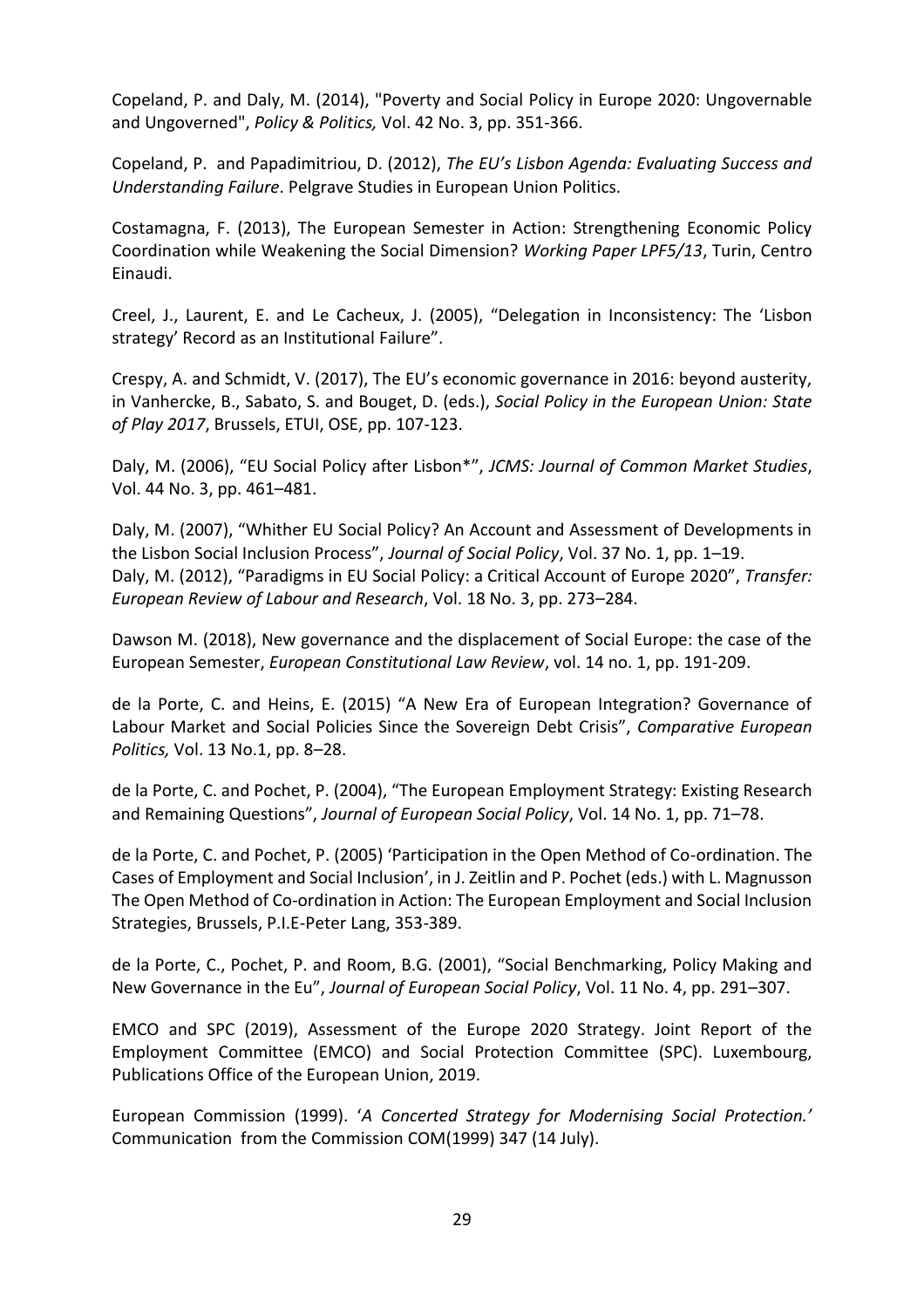European Commission (2001) "Communication from the Commission to the Council, the European Parliament and the Economic and Social Committee", Brussels, 3 July 2001 COM(2001) 362 final.

European Commission (2008) "Commission Recommendation on the active inclusion of people excluded from the labour market", Brussels, 3 October 2008, C(2008)5737

European Commission (2010a), The European Platform against Poverty and Social Exclusion: A European framework for social and territorial cohesion. Communication from the Commission to the European Parliament, the Council, the European Economic and Social Committee and the Committee of the Regions. Brussel, 16 December 2010 COM(2010) 758 final.

European Commission (2010b), Communication from the Commission: Europe 2020 – A Strategy for Smart, Sustainable and Inclusive Growth. Brussels, 03 March 2010 COM(2010) 2020.

European Commission (2013a), Communication from the Commission to the European Parliament, the Council, the European Economic and Social Committee and the Committee of the Regions: Towards Social Investment for Growth and Cohesion – Including Implementing the European social fund 2014-2020. Brussels, 20 February 2013 COM (2013) 83 final.

European Commission (2013b), Communication from the Commission to the European Parliament and the Council: Strengthening the Social Dimension of the Economic and Monetary Union. Brussels, 02 October 2013 COM 2013) 690 final.

European Commission (2015), Completing Europe's Economic and Monetary Union: Commission Takes Concrete Steps to Strengthen EMU. European Commission Press Release, Brussels, 21 October 2015.

European Commission (2017), Establishing a European Pillar of Social Rights. Brussels, 26 April 2017 COM (2017) 250 final.

European Commission (2020a), Proposal for a Directive of the European Parliament and of the Council on Adequate Minimum Wages in the European Union, Brussels, 28 October 2020 COM (2020) 682 final.

European Commission (2020ab), Communication from the Commission to the European Parliament, the Council, the European and Social Committee and the Committee of the Regions: A Union of Vitality in a World of Fragility, Brussels, 19 October 2020 COM (2020) 690 final.

European Commission (2021a), The European Pillar of Social Rights Action Plan, Luxembourg.

European Commission (2021b), Council Adopts European Child Guarantee, European Commission, News 14 June 2021.

European Council (2013), Council Recommendation of 22 April 2013 on Establishing a Youth Guarantee. 2013/C 120/01.

European Council, European Commission and European Parliament (2017), Interinstitutional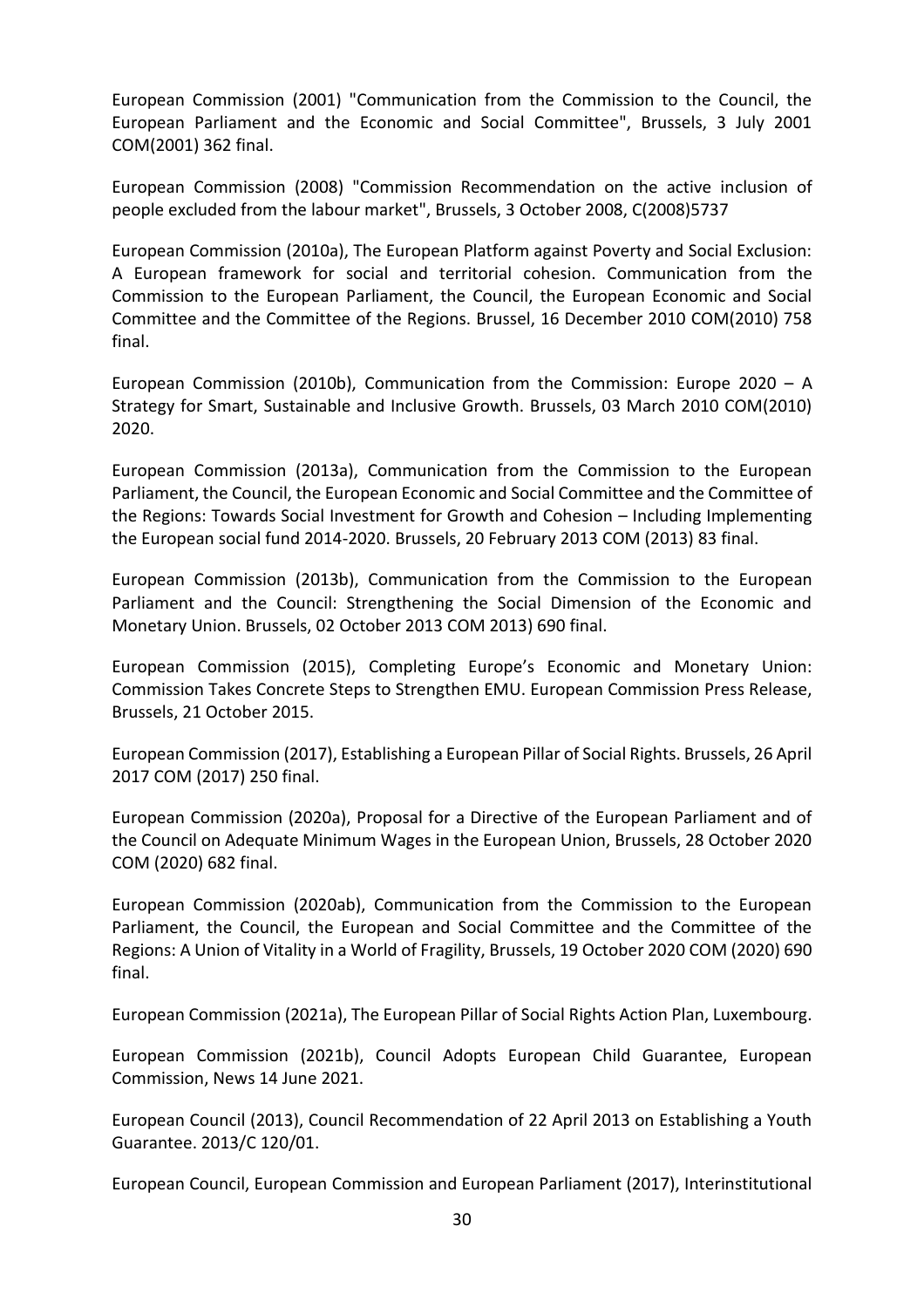Proclamation on the European Pillar of Social Rights. Brussels, 13129/17.

European Parliament (2013), Strengthening the Social dimension of the EMU: European Parliament Resolution of 21 November 2013 on the Commission Communication Entitled 'Strengthening the social dimension of the Economic and Monetary Union (EMU)'. 2013/2841(RSP).

European Parliament (2017), A European Pillar of Social Rights. European Parliament resolution of 19 January 2017 on a European Pillar of Social Rights (2016/2095(INI)).

European Parliament (2020), Resolution of 17 December 2020 on a Strong Social Europe for Just Transitions. P9\_TA(2020)0371

Ferrera, M. and Rhodes, M. (2000), "Recasting European welfare states", *West European Politics*, Vol. 23 No. 2, pp. 1–10.

Ferrera, M. (2005), *The boundaries of welfare: European integration and the new spatial politics of social protection*. Oxford University Press on Demand.

Ferrera, M. and Gualmini, E. (2004), *Rescued by Europe? Social and Labour Market Reforms in Italy from Maastricht to Berlusconi*, Amsterdam, Amsterdam University Press.

Ferrera, M., Matsaganis, M. and Sacchi, S. (2002), "Open Coordination Against Poverty: the New EU `Social Inclusion Process'", *Journal of European Social Policy*, Vol. 12 No. 3, pp. 227– 239.

Ferrera, M. (2017) "The Stein Rokkan Lecture 2016 Mission Impossible? Reconciling economic and social EUrope after the euro crisis and Brexit", *European Journal of Political Research*, Vol.56, No. 3, pp. 3-22

Ferrera, M. (2019) "Towards a European Social Union, The European Pillar of Social Rights and the Roadmap for a fully-fledged Social Union*,* A Forum debate", Centro di Ricerca e Documentazione Luigi Einaudi, Torino

Frazer, H., & Marlier, E. (2016), Minimum income schemes in Europe. *A study of national policies,* European Social Policy Network (ESPN), Brussels, European Commission.

Fronteddu, B. and Bouget, D. (2020), "Twenty Years of European Social Policy: Key Events from 1999 to 2018". In B. Vanhercke, D. Ghailani, S. Spasova and D. Natali (eds.) *Social Policy in the European Union 1999-2019: the long and winding road*, Brussels, ETUI, OSE, pp. 203- 224.

Garben, S. (2020), Balancing fundamental social and economic rights in the EU: in search of a better method, in Vanhercke B., Ghailani D., Spasova S. with Pochet P. (eds.) *Social Policy in the European Union 1999-2019: the Long and Winding Road*, Brussels, ETUI, OSE, pp. 57-70.

Heritier, A. (2002), *Common goods: Reinventing European integration governance*. Rowman & Littlefield Publishers.

Jacobsson, K. and Vifell, Å. (2003), "Integration by deliberation? On the Role of Committees in the Open Method of Coordination", presented at the Paper for the workshop 'The Forging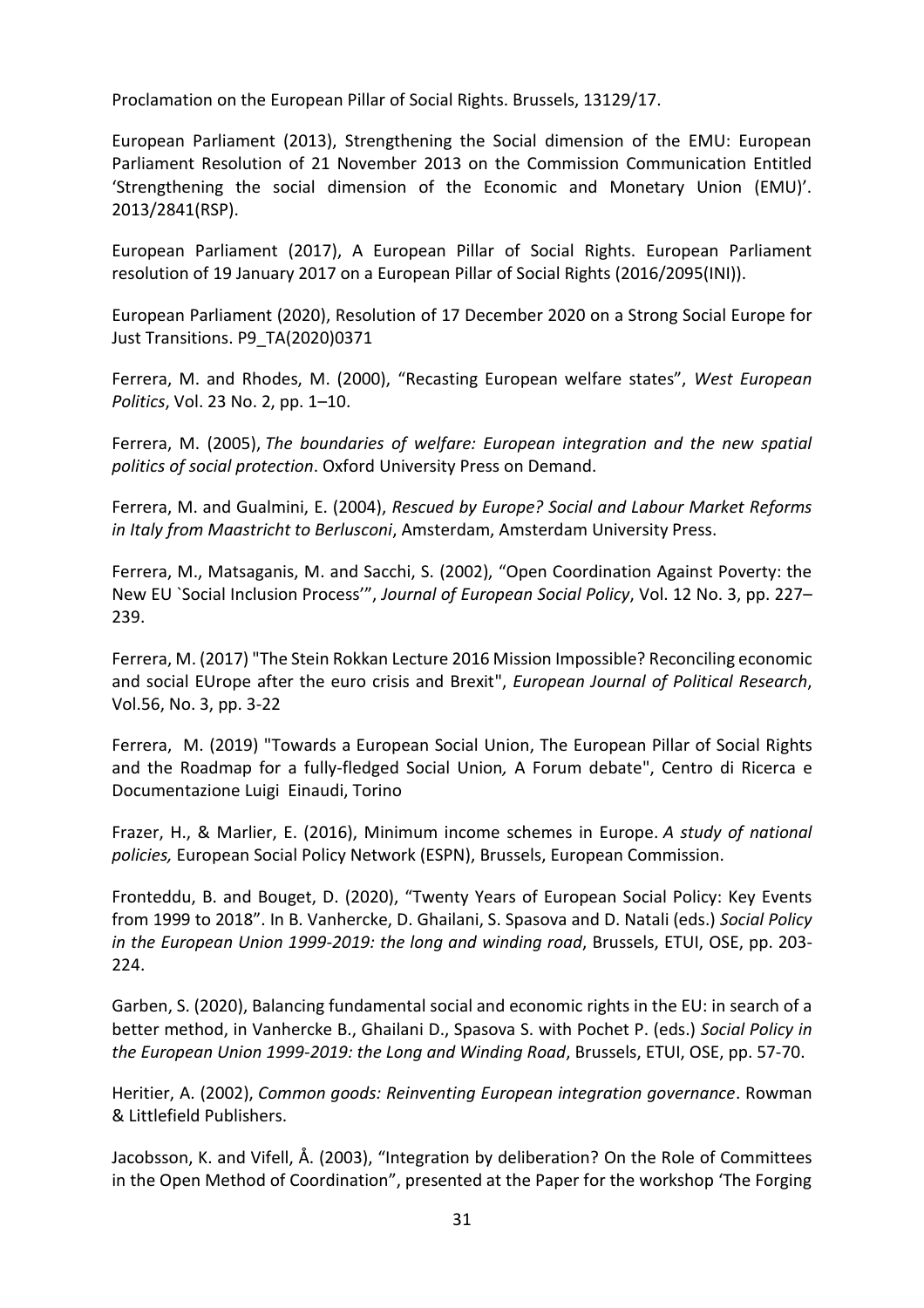of deliberative Supranationalism in the EU', 7-8 February 2003, Florence, p. 32.

Jessoula, M. (2015), "Europe 2020 and the Fight against Poverty - Beyond Competence Clash, Towards 'Hybrid' Governance Solutions?", *Social Policy & Administration*, Vol. 49 No. 4, pp. 490–511.

Jessoula, M., and Madama, I. (2018), *Fighting poverty and social exclusion in the EU: A chance in Europe 2020*. Routledge.

Juncker, J. C. (2016), State of the Unions Address 2016: Towards a Better Europe – a Europe that Protects, Empowers and Defends. European Commission Press Corner, Strasbourg, 14 September 2016.

Juncker, J. C., Tusk, D., Dijsselbloem, J., Draghi, M. and Schulz M. (2015), Completing Europe's Economic and Monetary Union. European Commission.

Kohler-Koch, B. and Rittberger, B. (2006), "Review Article: The 'Governance Turn' in EU Studies\*", *JCMS: Journal of Common Market Studies*, Vol. 44 No. s1, pp. 27–49.

Kok, W. (2004), Facing the Challenge: The Lisbon Strategy for Growth and Employment. Report from the High-Level Group Chaired by W. Kok. Luxembourg, Office for Official Publications of the European Communities, November 2004.

Kröger, S. (2008), "Nothing But Consultation: The Place of Organised Civil Society in EU Policymaking across Policies", *European Governance Papers (EUROGOV), No C-08-03*.

Lelie, P. and Vanhercke, B. (2013), "Inside the Social OMC's Learning Tools: How «Benchmarking Social Europe » really worked", European Social Observatory, available at: https://doi.org/10.13140/RG.2.1.2419.7202.

Marlier, E. and Natali, D. (Eds.). (2010), *Europe 2020: Towards a More Social EU?*, Brussels, P.I.E. Peter Lang.

Miró, J. (2020), "Austerity's Failures and Policy Learning: Mapping European Commission Officials' Beliefs on Fiscal Governance in the Post-Crisis EU", *Review of International Political Economy*, Vol. 28 No. 5, pp. 1224–1248.

Natali, D. (2009), "The Lisbon Strategy a Decade on: a Critical Review of a Multi-Disciplinary Literature", *Transfer: European Review of Labour and Research*, Vol. 15 No. 1, pp. 111–137.

Peña-Casas R. (2012),"Europe 2020 and the fight against poverty and social exclusion: forced into marriage?, in Natali D. and Vanhercke B. (eds.) *Social developments in the European Union 2011*, Brussels, ETUI, OSE.

Pochet, P. (2010), "What's wrong with EU2020?", Policy Brief, European Social Policy 2, Brussels, ETUI.

Pochet, P. (2020), "Twenty years of the publication 'Social policy in the European Union': what have we learned", in Vanhercke B., Ghailani D., Spasova S. with Pochet P. (eds.) *Social Policy in the European Union 1999-2019: the Long and Winding Road*, Brussels, ETUI, OSE, pp. 13- 34.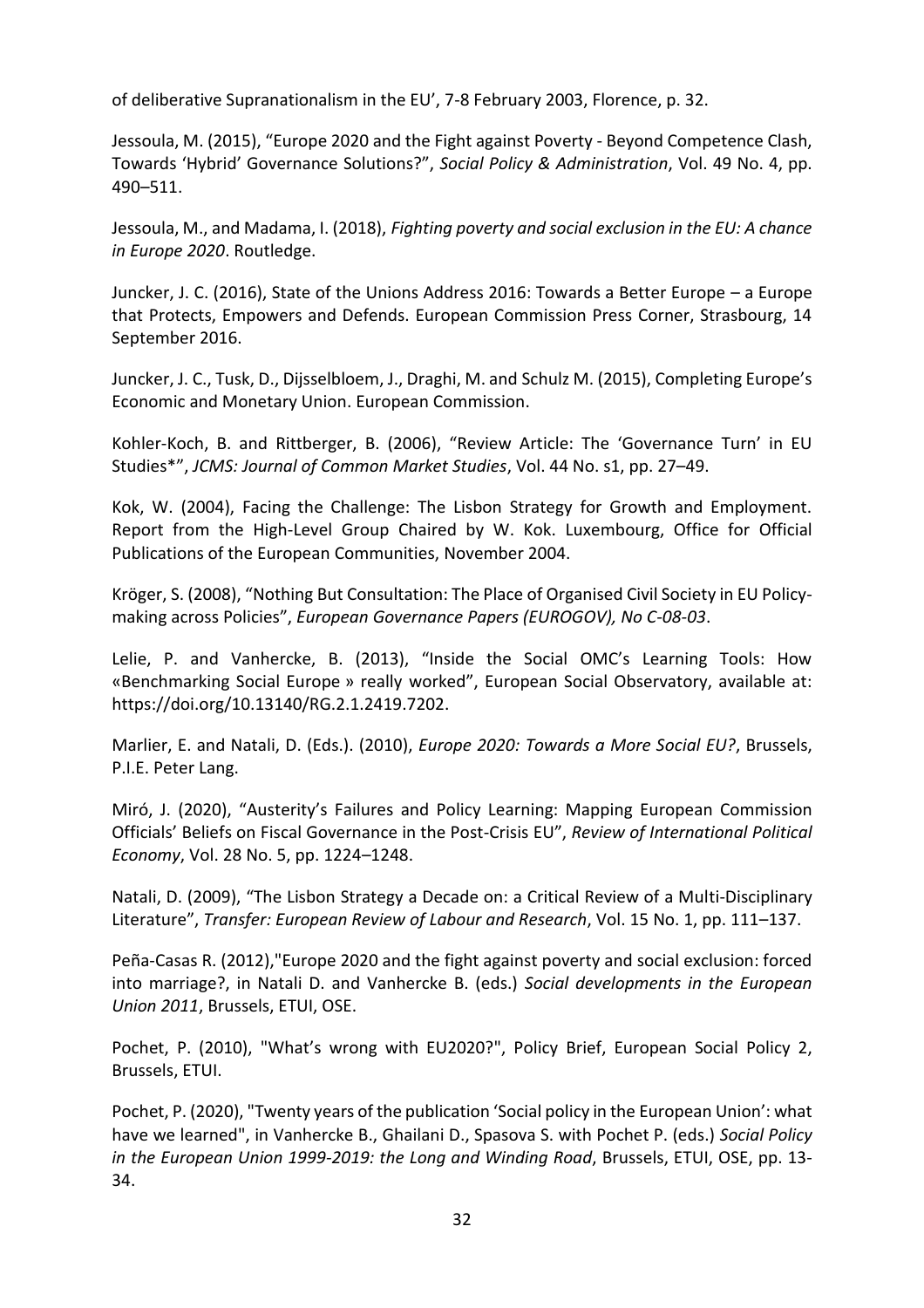Polomarkakis K. A. (2019) "The European Pillar of Social Rights and the Quest for EU Social Sustainability", *Social & Legal Studies*, Vol. 29, No. 1, pp. 183-200

Raitano, M., Gallo, G., Jessoula, M and Pagnini, C. (2021), *Fighting Poverty and Social Exclusion: Including through Minimum Income Schemes*. Publication for the Committee on Employment and Social Affairs, Policy Department for Economic, Scientific and Quality of Life Policies, Luxembourg, European Parliament.

Rasnača, Z., Theodoropoulou, S. (2020) "EMU and the European Pillar of Social Rights: Do (Shall) the Twain Ever Met?", *Social Policies*, Vol. 2, pp. 331-354

Ricceri, M. (2020), Social Precariousness and the European Pillar of Social Rights. In R.D. Hepp, D. Kergel and R. Riesinger (eds) *Precarized Society Social Transformation and the Welfare State* , Springer, pp. 9-40.

Sabato, S. Agostini, C., Natili, M. and Jessoula, M. (2018), Europe 2020 and the Fight Against Poverty: From Target to Governance. In M. Jessoula and I. Madama (eds.) *Fighting Poverty and Social Exclusion in the EU*. Routledge, pp. 14-35.

Sabato, S. and Corti, F. (2018), 'The times they are a-changin'?' The European Pillar of Social Rights from debates to reality check, in Vanhercke, B., Ghailani, D. and Sabato, S. (eds.), *Social Policy in the European Union: State of Play 2018*, Brussels, ETUI, OSE, pp. 51-70

SPC (2011a), Draft Background Paper to the SPC from the Ad-Hoc Group on Reinvigorating the Social OMC in the Context of the Europe 2020 Strategy. SPC/2011 09/1.

SPC (2011b), Opinion of the Social Protection Committee on: Reinvigorating the Social OMC in the Context of the Europe 2020 Strategy, 17 May.

SPC (2012), Social Protection Performance Monitor (SPPM) – Methodological Report by the Indicators Sub-group of the Social Protection Committee. 17 October.

Streeck, W. (2018), "European Social Policy: Progressive Regression", *SSRN Electronic Journal*, available at:https://doi.org/10.2139/ssrn.3303811.

Tricart J. P. (2020), Once Upon a Time There was the European Social Dialogue, in Vanhercke B., Ghailani D., Spasova S. with Pochet P. (eds.) *Social Policy in the European Union 1999-2019: the Long and Winding Road*, Brussels, ETUI, OSE, pp. 75-103.

Tucker, C.M. (2003), "The Lisbon Strategy and the Open Method of Coordination: A New Vision and the Revolutionary Potential of Soft Governance in the European Union", presented at the Paper presented at the Annual Meeting of the American Political Science Association, 28-31 August, p. 57.

Vandenbroucke F., Barnard C., De Baere G. (2017) A European Social Union after the Crisis, Cambrdge University Press

Vanhercke, B. (2020), From the Lisbon strategy to the European Pillar of Social Rights: the many lives of the Social Open Method of Coordination, in Vanhercke B., Ghailani D., Spasova S. with Pochet P. (eds.) *Social Policy in the European Union 1999-2019: the Long and Winding Road*, Brussels, ETUI, OSE, pp. 99-123.